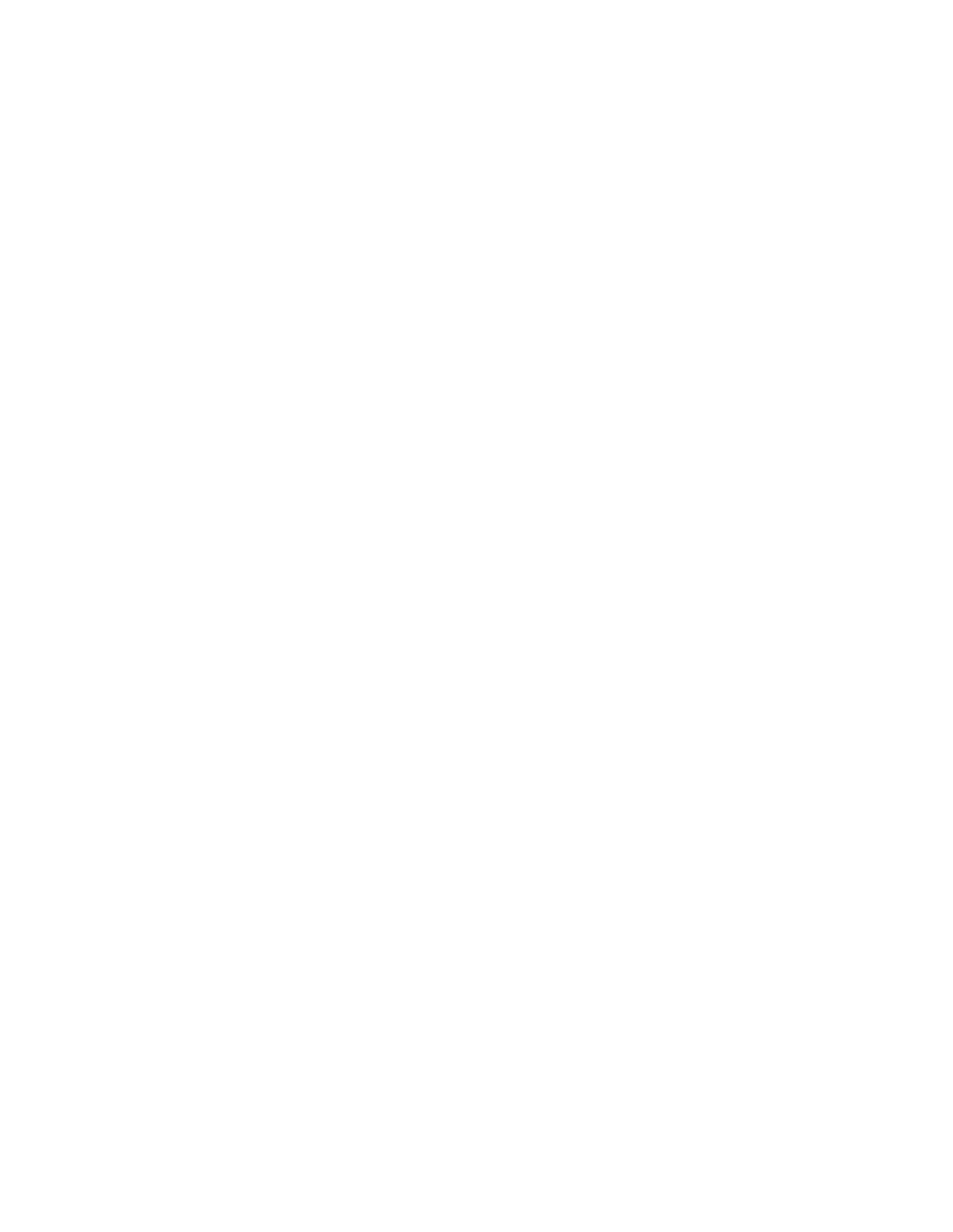# Overview of Fund Governance Practices, 1994–2020

# Key Findings

- » **Fund boards, as a group, follow strong governance practices to best serve the interests of shareholders.** Studies of board practices indicate that, over time, fund boards have adopted strong governance practices in advance of, or in the absence of, any regulatory mandate to do so.
- » **Independent directors make up three-quarters of boards in 84 percent of fund complexes.** Between 1996 and 2020, the number of complexes reporting that independent directors hold 75 percent or more of board seats rose from 46 percent to 84 percent. Current Securities and Exchange Commission (SEC) rules require only that funds relying on common exemptive rules have boards with a majority of independent directors.
- » **More than two-thirds of fund complexes report having an independent chair.**  Sixty-eight percent of complexes reported having boards with independent chairs at year-end 2020. When complexes that have boards with lead independent directors are also considered, 93 percent of participating complexes report having an independent director in board leadership at year-end 2020.
- » **Boards are increasingly focused on independent director diversity.** There has been a steady increase in the percentage of female fund independent directors, from 20 percent in 2012 to 32 percent in 2020. The increase in the percentage of minority independent directors has been material, but at a slower pace. In 2015, the first year in which race/ ethnicity data were collected, the percentage of independent directors identified as a racial/ethnic minority was 8 percent. In 2020, that figure was 12 percent. More recent cohorts of independent directors joining fund boards tend to have increasing percentages of female and minority directors.
- » **Almost all complexes report that separate legal counsel serve their independent directors.** The total percentage of complexes reporting that independent directors are represented either by dedicated counsel or by counsel separate from the adviser's has increased over the past decade, from 64 percent in 1998 to 95 percent at year-end 2020. More than half of complexes say that their independent directors retain dedicated counsel—separate from both fund counsel and the adviser's counsel.
- » **Most complexes have mandatory retirement policies.** At year-end 2020, 73 percent of complexes have an age-based mandatory retirement policy, 6 percent of complexes have a mandatory retirement policy that entails both a mandatory retirement age and a limit on the number of years a director may serve, and less than 1 percent of complexes limit the number of years a director may serve. For those complexes with an age-based mandatory retirement policy, the average mandatory retirement age is 76. For complexes with a limit on the number of years a director may serve, the average limit is 16 years.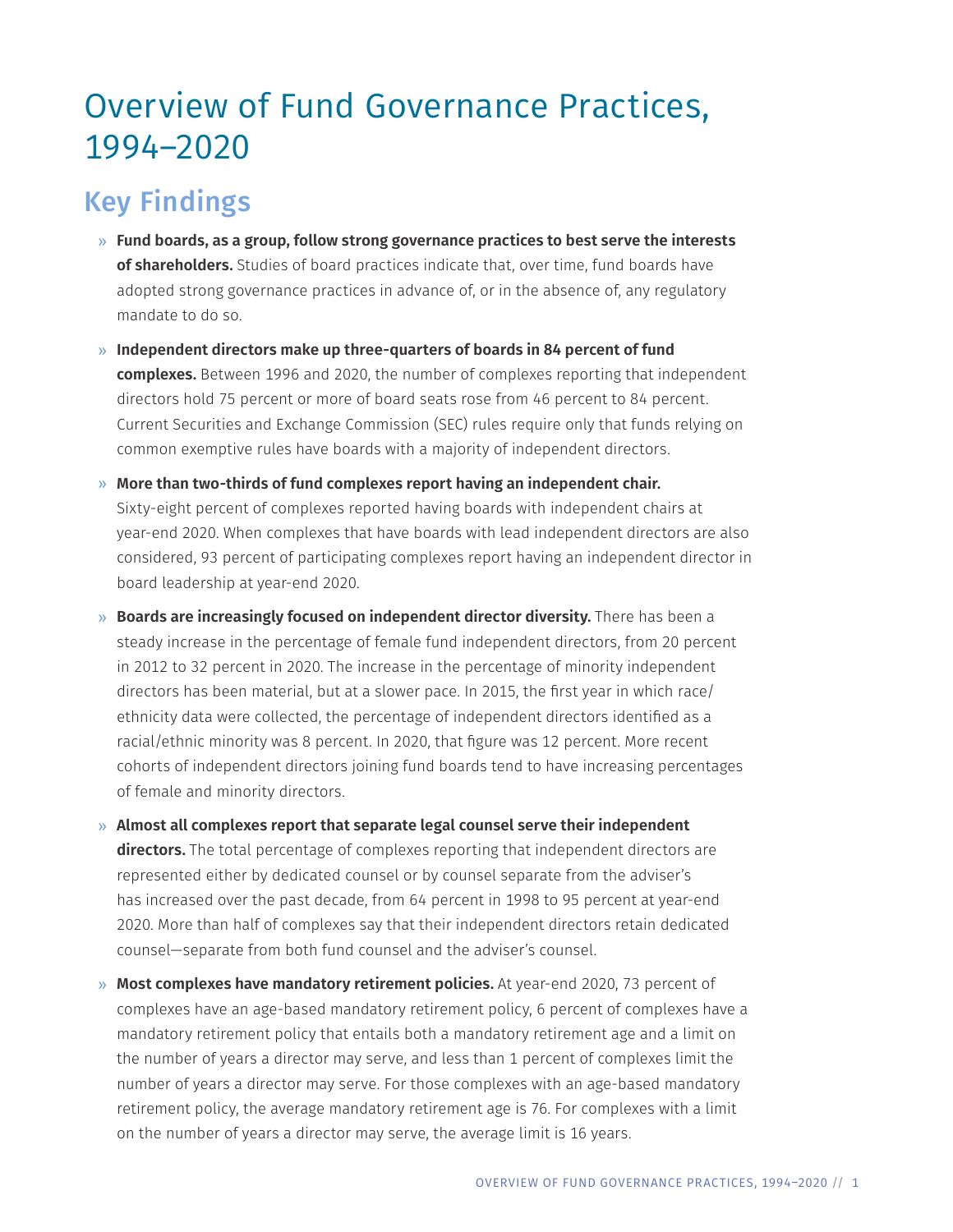# Background

Fund boards perform an important role in the oversight of the fund industry. The Investment Company Act of 1940 (1940 Act) and its related rules impose significant responsibilities on fund boards and dictate elements of board structures and practices. Fund governance practices have evolved, and, in 1995, the Investment Company Institute (ICI) began to document those practices by collecting data from fund complexes biennially.<sup>1</sup> The Independent Directors Council (IDC) was formed in 2004, and, since then, the studies have been conducted jointly by ICI and IDC. This overview provides common fund governance practices covering the period from 1994 through 2020 and is an update to the overview published two years ago.<sup>2</sup> In particular, the most recent study covered 2020, an extraordinary year in which COVID-19 caused fund boards to meet in and adapt quickly to a virtual environment. Notwithstanding the disruptions caused by the pandemic, fund boards continued to work and serve shareholders without interruption.

Though the complexes participating in each biennial study have varied over the years—and some fluctuations in the data may be attributable to those variances—an examination of the data reveals certain trends. To put these data in context, this overview includes information on fund assets managed by complexes that participated in each of the biennial studies, the average fund assets served per director, the average number of funds served, and selected independent director characteristics.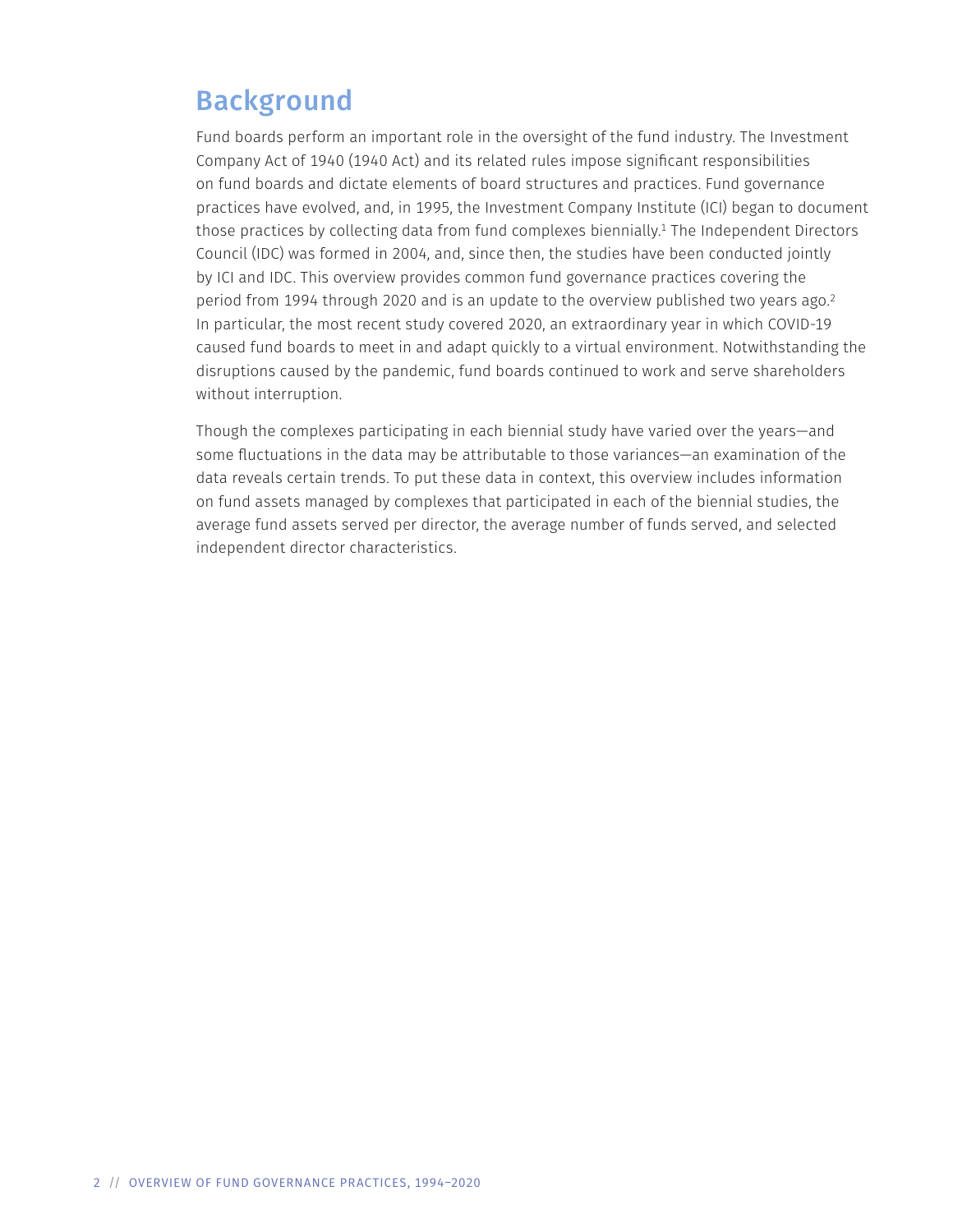# Fund Net Assets and Independent Directors at Participating Complexes

This overview presents data on the aggregate fund net assets of complexes participating in each of the biennial studies. This overview also presents the aggregate number of independent directors at these complexes. It should be noted that the number and identity of complexes participating in the studies change over time (Figure 1).

#### FIGURE 1

#### Total Net Assets and Total Independent Directors at Participating Complexes



Billions of dollars, 1994–2020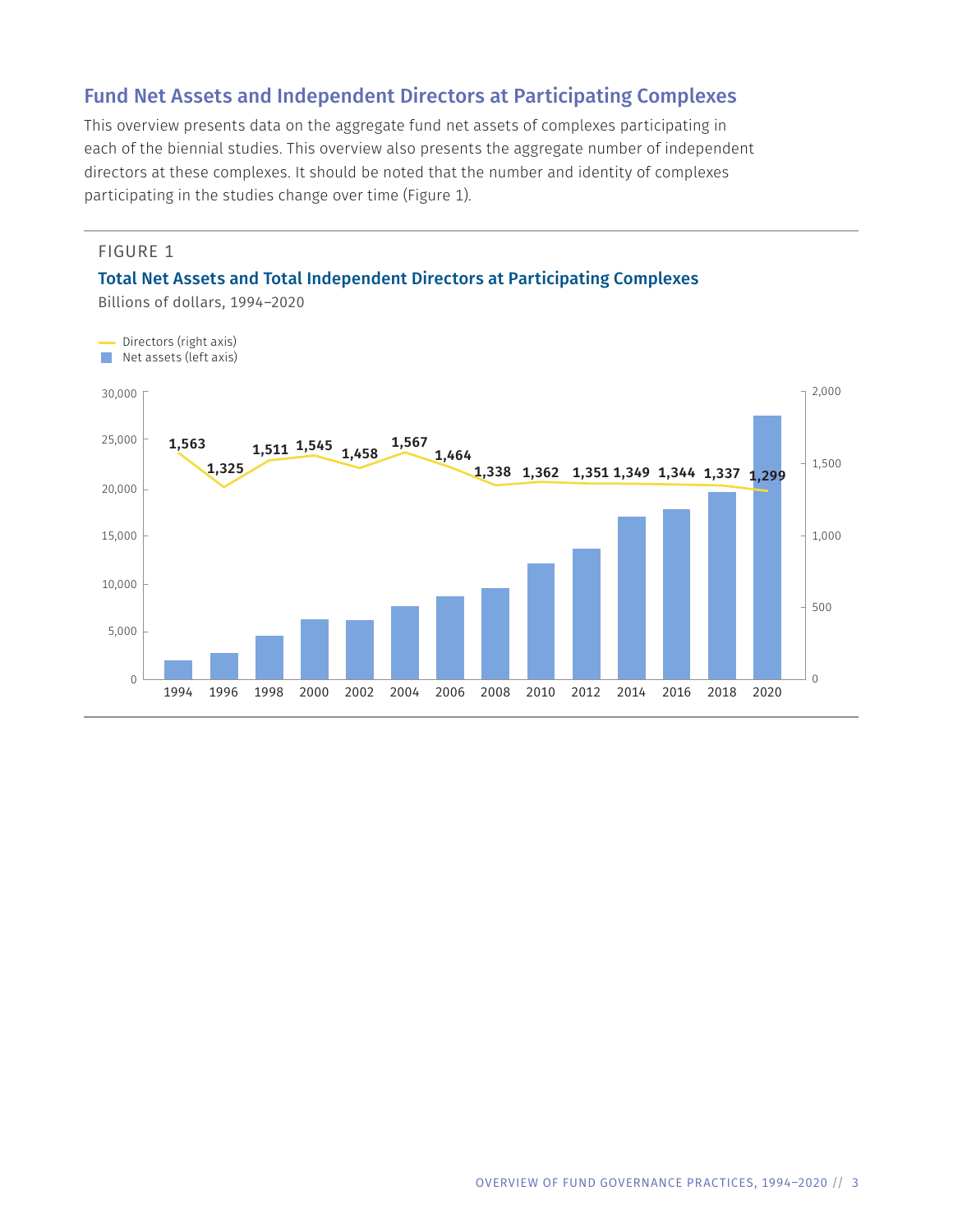### Fund Net Assets and Funds Served by Independent Directors

Average fund net assets served by independent directors have increased in each of the studies conducted over the 26-year period (Figure 2). The average number of funds served has increased over time, but remained relatively stable over the past few years (Figure 3).

#### FIGURE 2

#### Net Assets Served by Independent Directors

Billions of dollars, 1994–2020



#### FIGURE 3

#### Funds Served by Independent Directors

Number of funds, 1998–2020

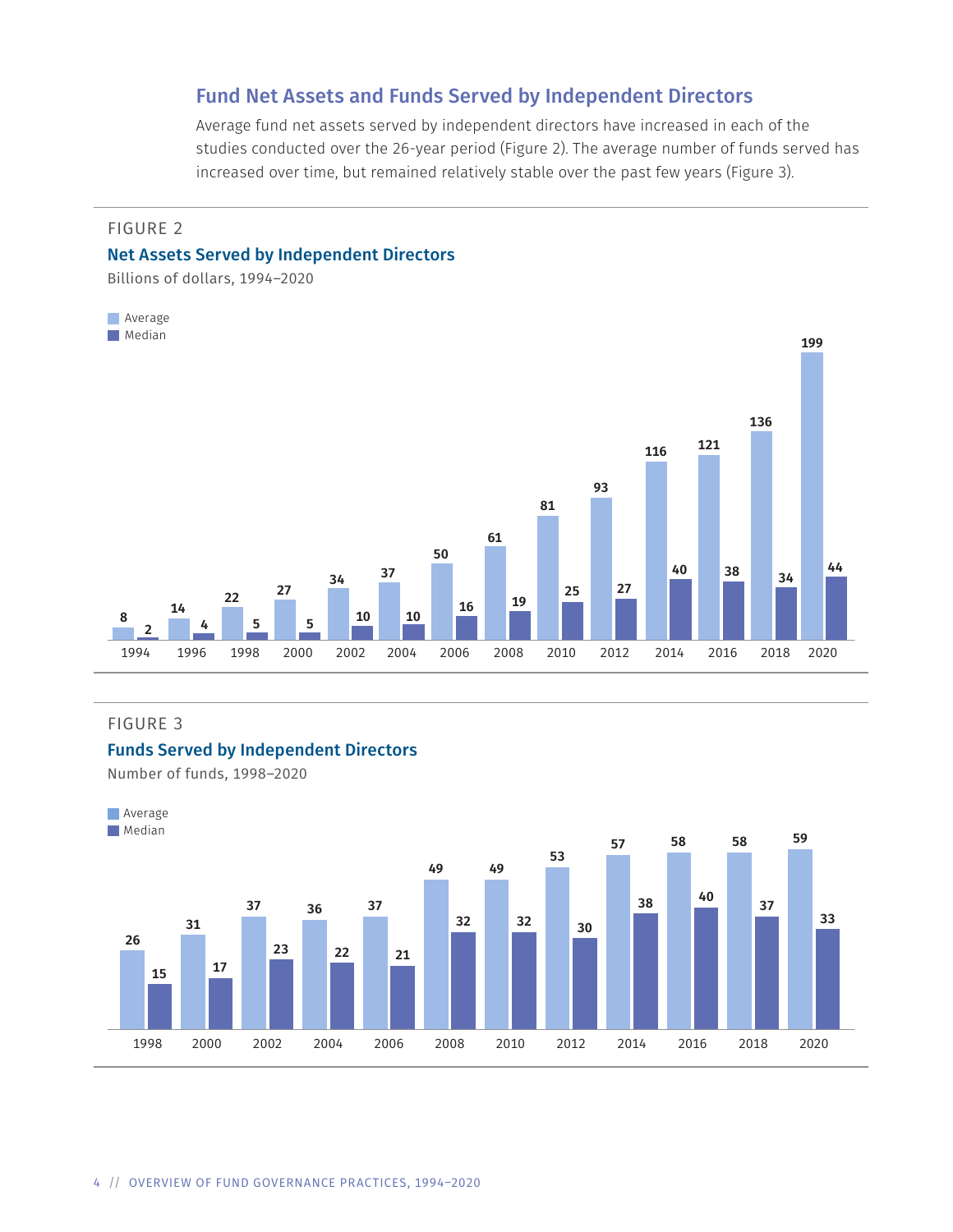# Board Structure: Unitary or Cluster Boards

Since 1994, most complexes have employed a unitary board structure, meaning that a single board oversees all funds in the complex. As of 2020, 90 percent of participating complexes have a unitary board structure (Figure 4). Some complexes, particularly large ones, have adopted a cluster structure, where there are several boards within the complex, each overseeing a designated group of funds. The number and makeup of the clusters may be determined by several factors, including the type of funds (e.g., exchange-traded funds) or whether the funds in a particular cluster were acquired by the complex as a group. The percentage of participating fund complexes using the cluster structure over the last 26 years has declined slightly from around 17 to 10 percent (Figure 4).

#### FIGURE 4

#### Board Structure

Percentage of fund complexes, 1994–2020

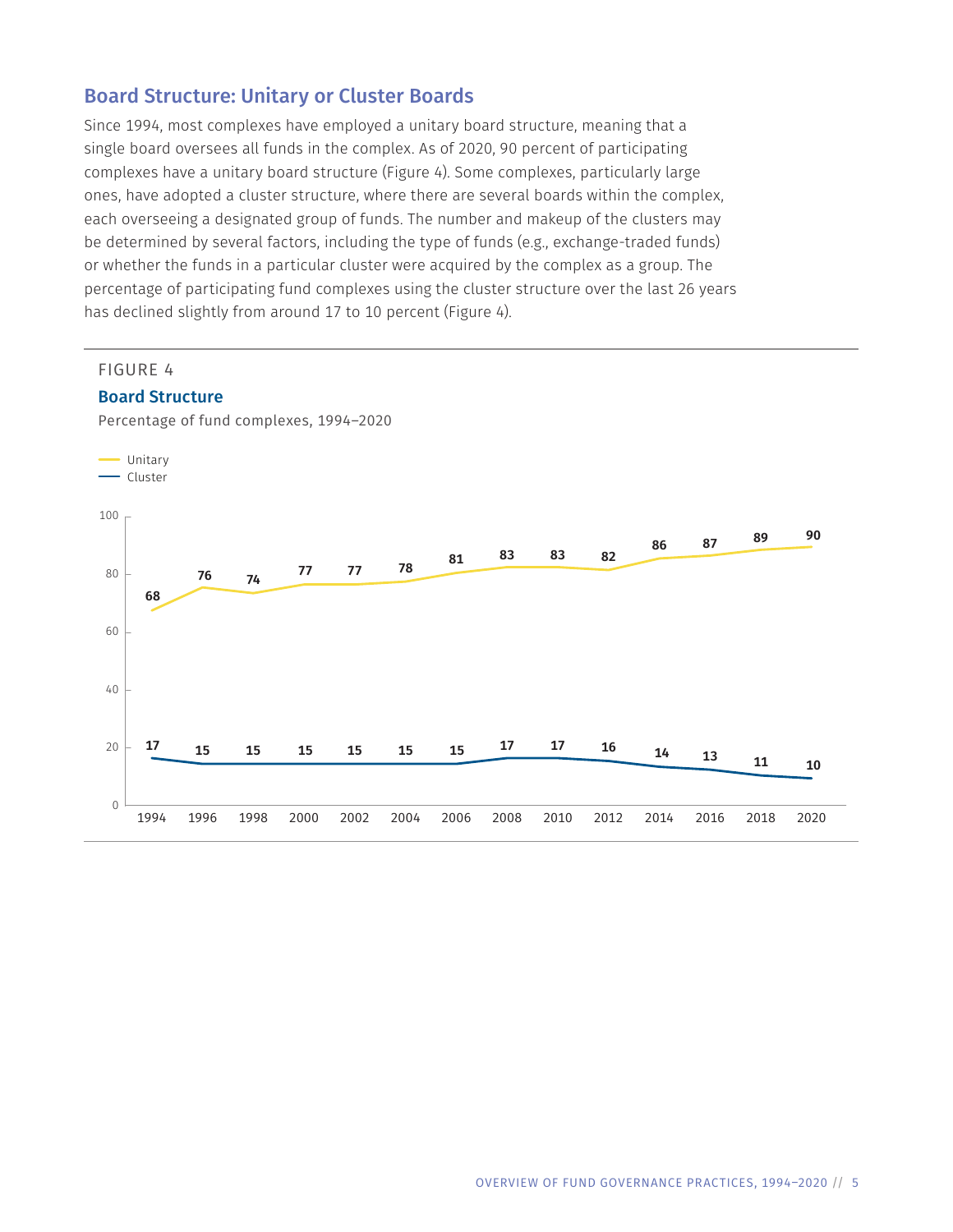# Complexes in Which 75 Percent or More of Board Seats Are Held by Independent Directors

Over the years, these studies have collected information on the number of independent directors relative to the total number of directors at a fund complex. Under the 1940 Act, independent directors—directors who are not "interested persons" of the fund under the 1940 Act—must constitute at least 40 percent of each board unless special circumstances (e.g., following a merger) dictate a higher percentage. SEC rules adopted in 2001 mandated a majority of independent directors.3 Then, in 2004, SEC rules increased the required percentage to 75 percent independent directors on each board,<sup>4</sup> although that mandate was subsequently invalidated by a federal appeals court.<sup>5</sup> In 2004, the number of complexes with 75 percent of board seats held by independent directors increased to 71 percent, likely in response to attention from regulators. Since 2006, the vast majority of complexes report that 75 percent or more of the board seats at the complex are held by independent directors. (Figure 5).

#### FIGURE 5





Percentage of complexes, 1996–2020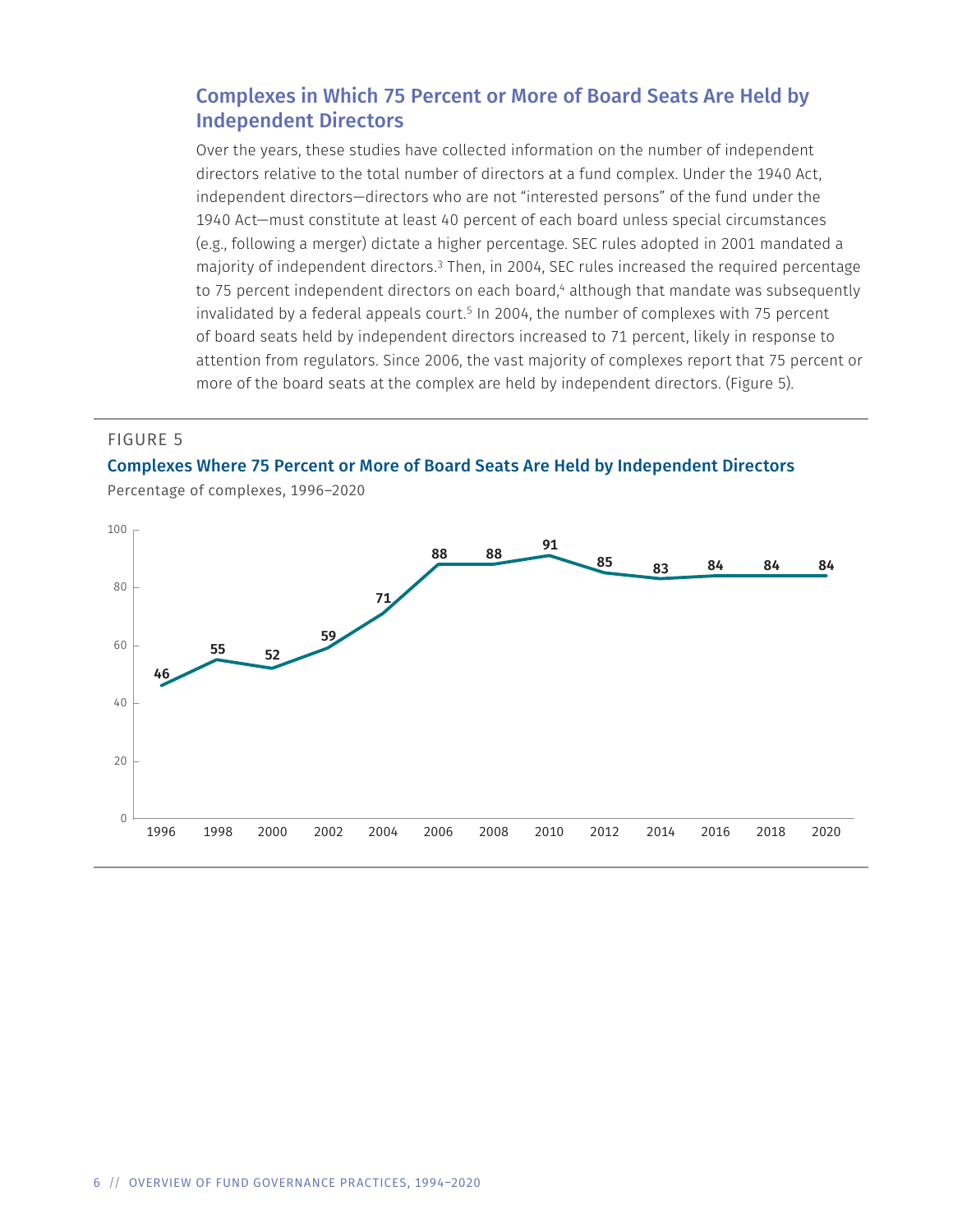# Number of Independent Directors per Complex and per Board

The number of independent directors in a given complex is influenced by the total number of directors on the board and the number of fund boards at the complex. The average number of independent directors per complex has remained relatively stable over the course of the 26year period. The median number has ranged from five to seven over the same period (Figure 6). In 2008, the study began reporting the number of independent directors per board (in addition to the number per complex). Since that time, the median and average number of independent directors per board generally has been six (Figure 7).



#### FIGURE 7

#### Independent Directors per Board

2008–2020

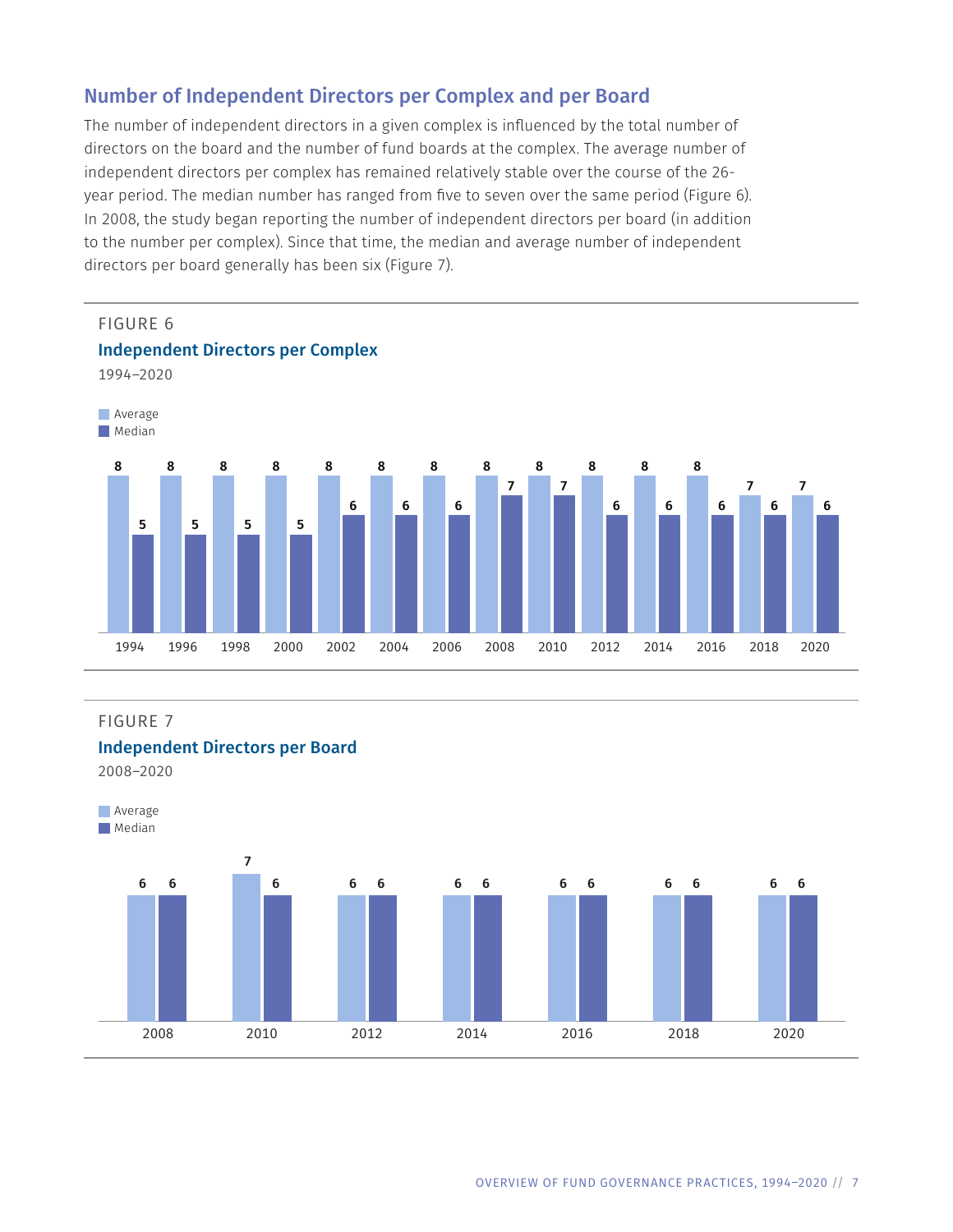### Frequency of Board Meetings

The frequency of regularly scheduled board meetings is not dictated by statute or rule. Approval of the advisory contract, among other duties, normally must occur annually at an in-person meeting. The current study covers a year in which the SEC, in response to COVID-19,<sup>6</sup> granted temporary relief from the in-person voting requirements under specified circumstances.7 Still, the timing, length, and nature (e.g., in person, telephonic, or videoconference) of the meetings are matters to be determined by each board. The decision on the frequency of meetings may be influenced by several factors, including the size of the board and the number of funds the board oversees. A board may also elect to meet less frequently but for more days each time. Forty-three percent of participating complexes indicate that they held five or more regularly scheduled board meetings in 2020 (Figure 8).

In practice, fund directors often meet more frequently than called for by their regular schedule. Additional meetings are held, if necessary, to address specific issues.

#### FIGURE 8

#### Regularly Scheduled In-Person Board Meetings per Year

Percentage of complexes, 1994–2020

| Year  | Four | <b>Five or six</b> | <b>Seven or more</b> |
|-------|------|--------------------|----------------------|
| 1994  | 82   | 5                  | 3                    |
| 1996  | 81   | 12                 | 6                    |
| 1998  | 84   | 10                 | 5                    |
| 2000  | 83   | 10                 | 5                    |
| 2002  | 79   | 14                 | 5                    |
| 2004  | 72   | 20                 | $6\,$                |
| 2006  | 67   | 26                 | 7                    |
| 2008  | 60   | 34                 | $6\,$                |
| 2010  | 62   | 30                 | 6                    |
| 2012  | 63   | 27                 | 6                    |
| 2014  | 63   | 28                 | 6                    |
| 2016  | 61   | 30                 | 4                    |
| 2018  | 63   | 30                 | 3                    |
| 2020* | 57   | 33                 | $10\,$               |

\* For 2020, because of the COVID-19 pandemic, the question changed from "regularly scheduled in person" to "regularly scheduled." Prior years typically do not add to 100 because some small complexes routinely meet by telephone.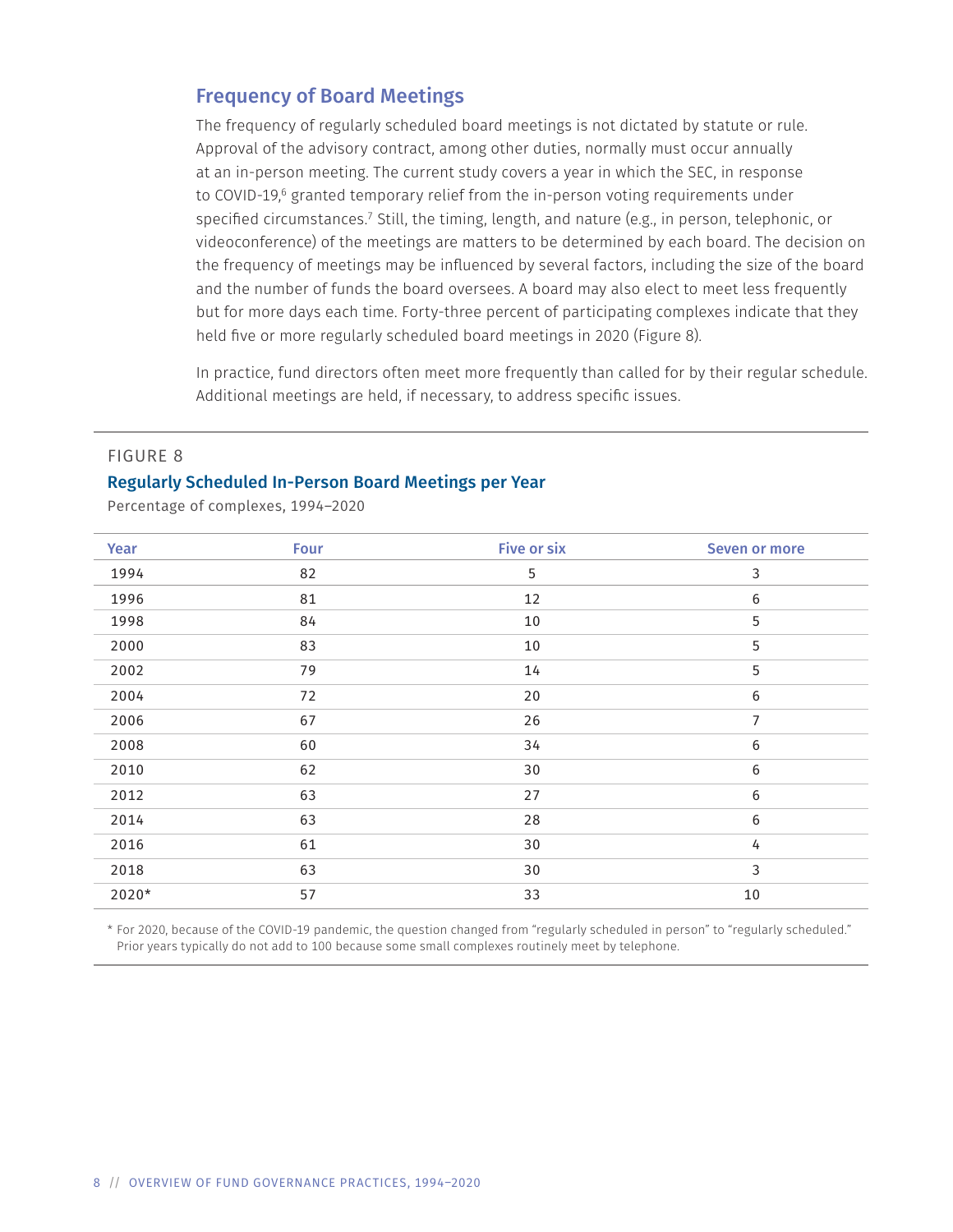# Board and Committee Meetings Attended

As noted, a board's regularly scheduled meetings may be augmented by nonscheduled or impromptu meetings. For that reason, since 1998, the studies have included information on the number of board meetings in which independent directors actually participated, in person or by phone or videoconference. The number of board meetings has remained relatively stable over the years, with slight increases in years with turbulent market conditions (e.g., the 2008 financial crisis and the COVID-19 pandemic) (Figure 9).

Quite often, committee meetings are held in conjunction with regularly scheduled board meetings. If necessary to accomplish their respective missions, committees may hold additional meetings. In addition, independent directors may serve on multiple committees. Over the past several years, the average number of committee meetings in which independent directors participated has remained steady at 10 (Figure 10).



#### FIGURE 10

#### Committee Meetings Attended

1998–2020

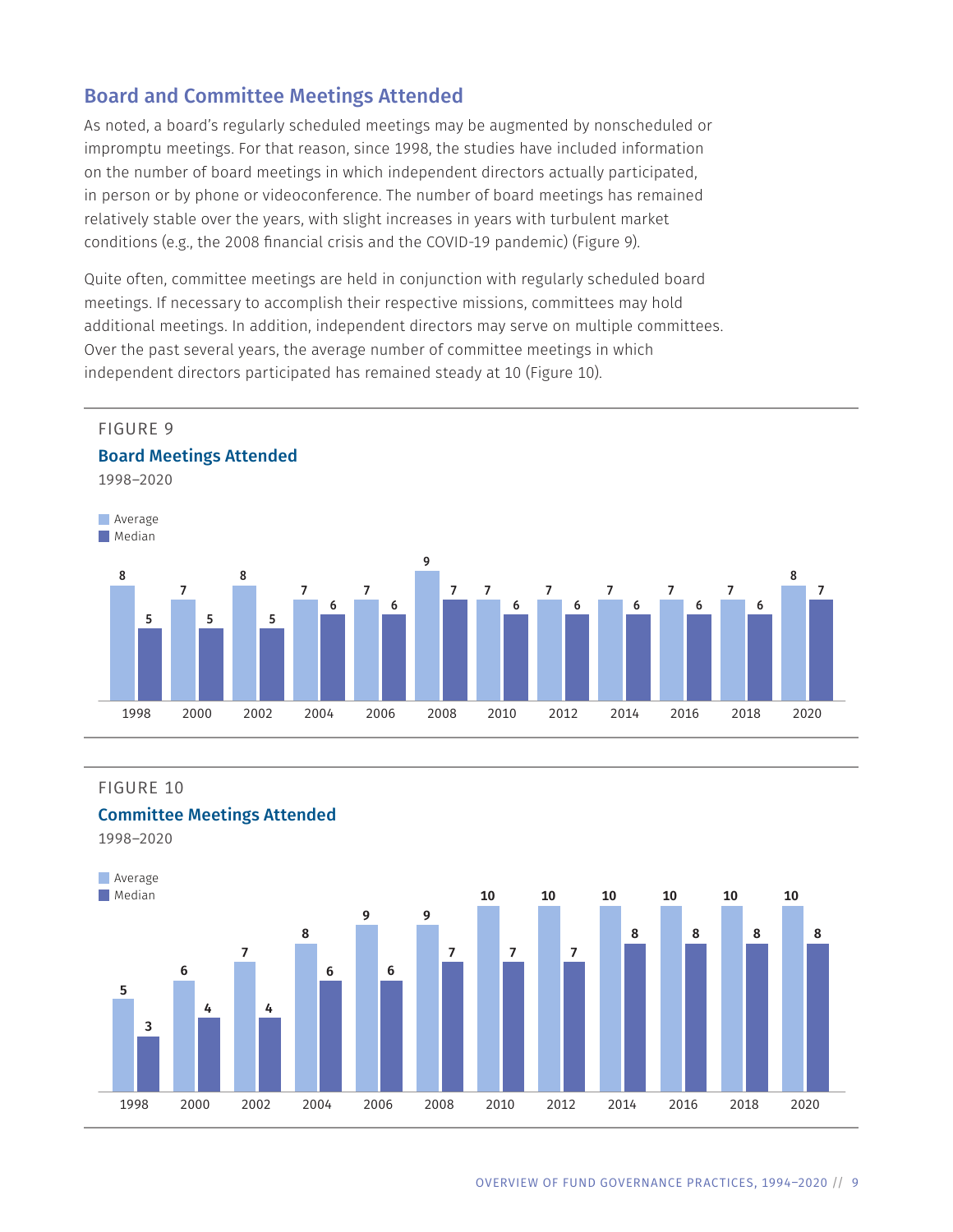# Independent Chair or Lead Independent Director

Practices relating to independent fund board leadership vary greatly. Some boards elect an independent chair, while other boards designate an independent director to serve as the primary liaison between independent directors and the adviser. Still other boards do not have an independent chair or a lead independent director. Beginning in 1996, survey participants were asked if they had either an independent chair or a lead independent director, but they were not asked to distinguish between the two. The 2004 study, for the first time in the series, collected data separately on the incidence of independent chairs and lead independent directors.<sup>8</sup> In 2020, more than two-thirds of the participating complexes reported that they have an independent chair. As of year-end 2020, 93 percent of participating complexes reported having an independent chair or a lead independent director (Figure 11).<sup>9</sup>

#### FIGURE 11

#### Complexes with an Independent Board Chair or Lead Independent Director

| Year | <b>Independent chair</b> | <b>Lead independent director</b> | <b>Either lead independent</b><br>director or independent chair |
|------|--------------------------|----------------------------------|-----------------------------------------------------------------|
| 1996 | n/a                      | n/a                              | 22                                                              |
| 1998 | n/a                      | n/a                              | 26                                                              |
| 2000 | n/a                      | n/a                              | 37                                                              |
| 2002 | n/a                      | n/a                              | 42                                                              |
| 2004 | 43                       | 18                               | n/a                                                             |
| 2006 | 56                       | 24                               | n/a                                                             |
| 2008 | 63                       | 24                               | n/a                                                             |
| 2010 | 63                       | 25                               | n/a                                                             |
| 2012 | 62                       | 28                               | n/a                                                             |
| 2014 | 65                       | 25                               | n/a                                                             |
| 2016 | 65                       | 29                               | n/a                                                             |
| 2018 | 66                       | 27                               | n/a                                                             |
| 2020 | 68                       | 27                               | n/a                                                             |
|      |                          |                                  |                                                                 |

Percentage of complexes, 1996–2020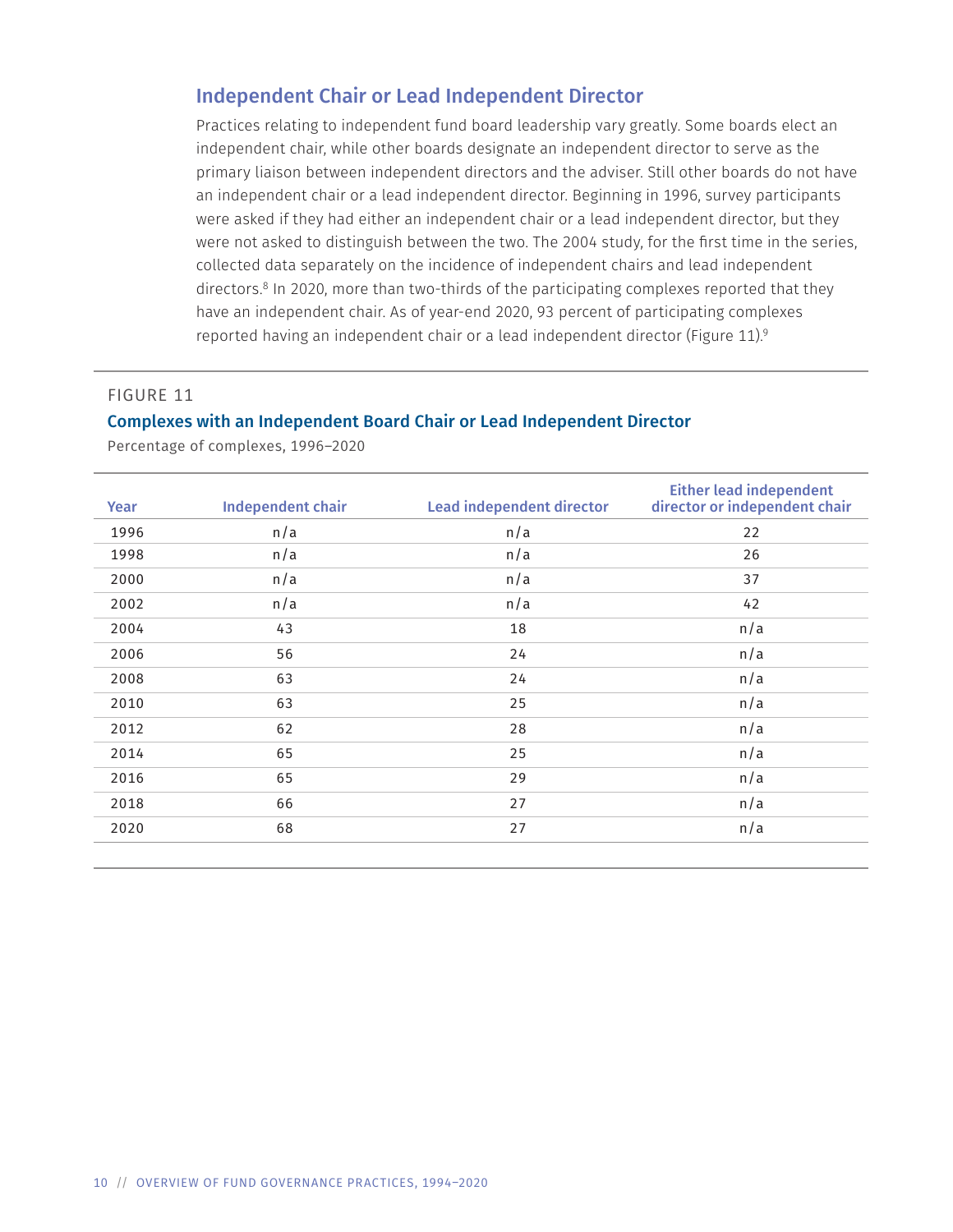# Independent Director Fund Share Ownership

Though many independent directors choose to own shares of the funds they oversee, the practice is not routinely required. This issue attracts some attention because SEC rules require disclosure of fund share ownership by directors. The data indicate that the number of complexes formally requiring fund share ownership by independent directors has increased steadily since 1996 (Figure 12). As of year-end 2020, 36 percent of participating complexes reported that they have a formal policy requiring such fund share ownership and 32 percent of participating complexes encourage, as opposed to require, ownership of fund shares.

#### FIGURE 12

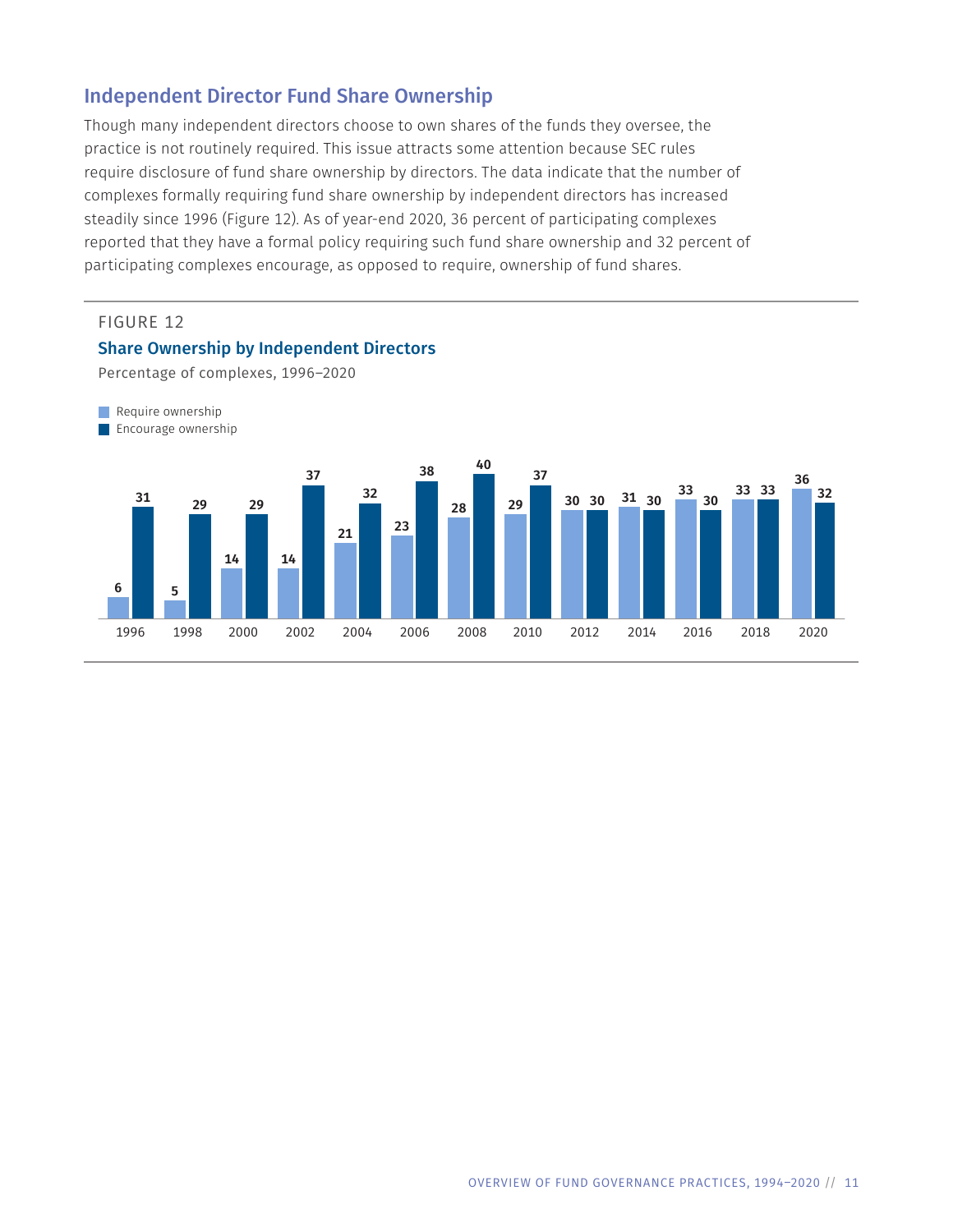# Independent Directors' Prior Affiliation with Complex

The 1940 Act provides that an individual is an "interested person" if he or she has certain personal, financial, or professional relationships with the fund, investment adviser, or principal underwriter. The SEC may also issue an order finding that a director who has had a material business or professional relationship with the fund, adviser, or principal underwriter within the past two fiscal years is an interested person.10 The data reflect an appreciation for the letter and spirit of the law, as 98 percent of independent directors surveyed report never having been previously employed by the complex (Figure 13).



# Director Diversity

Meaningful participation by diverse directors has received increased attention in recent years and has become a priority for many fund boards. In 2012, the study began reporting on the gender of fund independent directors. There has been a steady increase in the overall percentage of female directors, from 20 percent in 2012 to 32 percent in 2020. More recent cohorts of independent directors tend to include a larger percentage of female directors. In 2020, 41 percent of new directors were female, up from 32 percent in 2012 (Figures 14 and 15).

In light of ICI and IDC's goal of collecting and providing diversity data on a regular basis, Figures 14 through 17 present diversity data on an annual rather than biennial basis. As noted, the participants in each annual study vary from year to year, which limits the ability to compare the data between different years.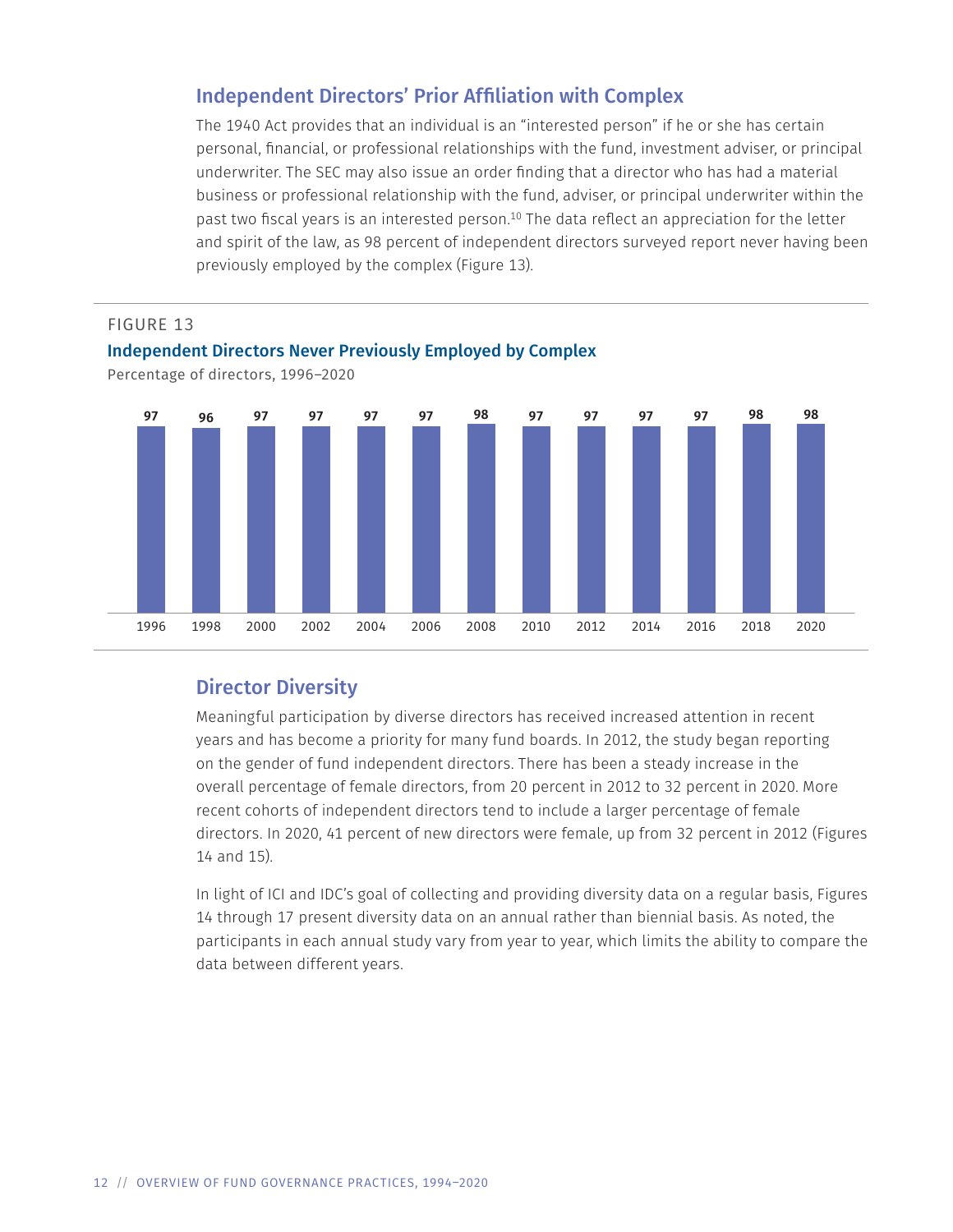#### FIGURE 14

# Gender: All Directors

Percentage of directors, 2012–2020

| Year | <b>Female</b> | <b>Male</b> |
|------|---------------|-------------|
| 2012 | 20            | 80          |
| 2013 | 22            | 78          |
| 2014 | 22            | 78          |
| 2015 | 24            | 76          |
| 2016 | 25            | 75          |
| 2017 | 27            | 73          |
| 2018 | 28            | 72          |
| 2019 | 30            | 70          |
| 2020 | 32            | 68          |
|      |               |             |

#### FIGURE 15

# Gender: New Directors

Percentage of directors, 2012–2020

| Year | Female | <b>Male</b> |
|------|--------|-------------|
| 2012 | 32     | 68          |
| 2013 | 31     | 69          |
| 2014 | 38     | 62          |
| 2015 | 39     | 61          |
| 2016 | 39     | 61          |
| 2017 | 38     | 62          |
| 2018 | 43     | 57          |
| 2019 | 45     | 55          |
| 2020 | 41     | 59          |
|      |        |             |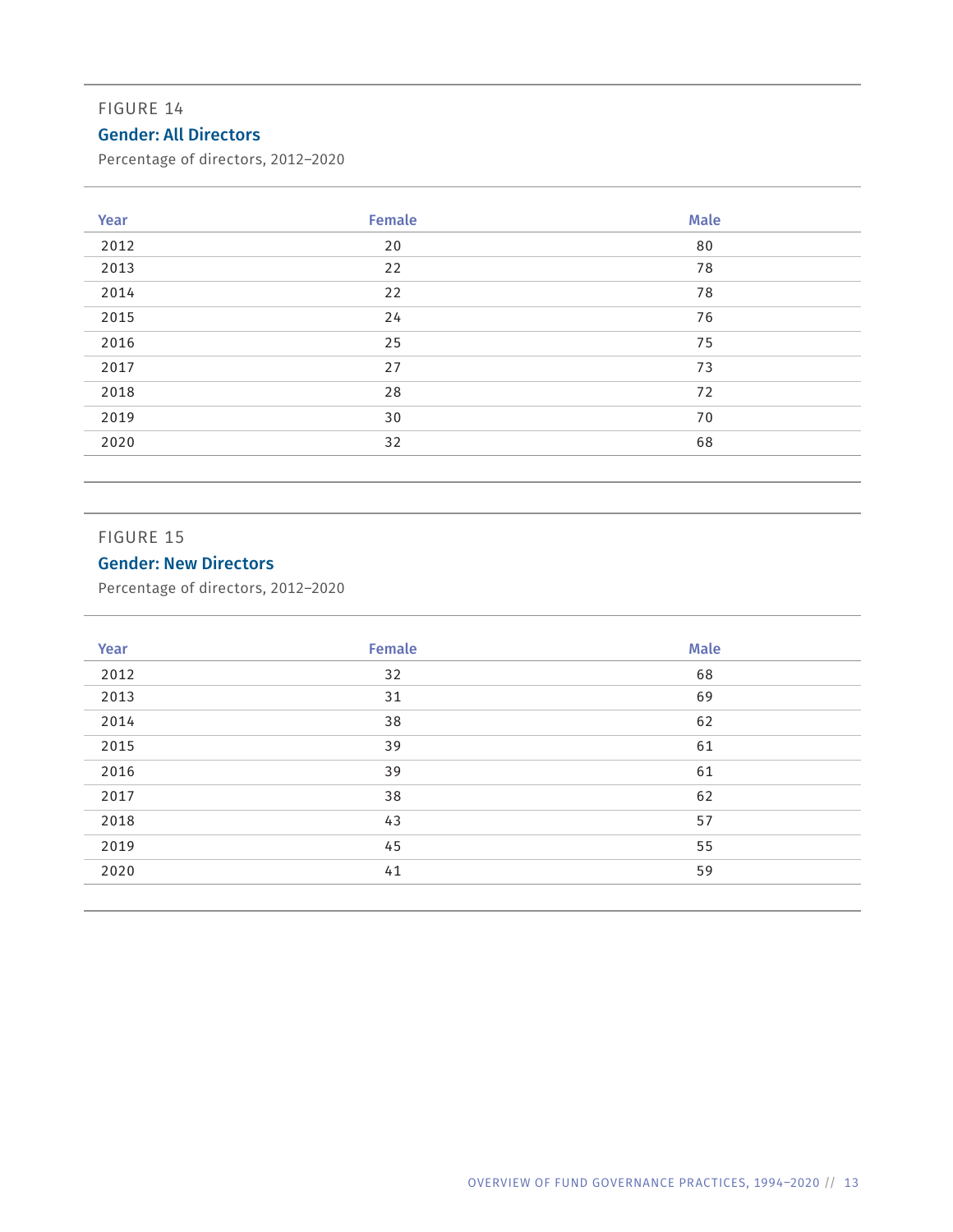In 2015, the study began reporting on the race/ethnicity of fund independent directors. The increase in the percentage of minority independent directors across survey participants has been material, but at a slower pace. In 2015, the first year in which race/ethnicity data were collected, the percentage of independent directors identified as a racial/ethnic minority was 8 percent. In 2020, that figure was 12 percent (Figure 16). Like the trend for female independent directors, more recent cohorts of independent directors tend to have higher percentages of minority directors. The percentage of minority directors joining fund boards in 2020 was 24 percent, up from 8 percent in 2015 (Figure 17). The percentages and trends among different racial/ethnic groups vary significantly.

# FIGURE 16 Race/Ethnicity: All Directors

Percentage of directors, 2015–2020

| Year | White/<br><b>Caucasian</b> | Black/<br><b>African American</b> | Hispanic/<br>Latino | Asian/<br><b>Pacific Islander</b> | <b>Other</b> |
|------|----------------------------|-----------------------------------|---------------------|-----------------------------------|--------------|
| 2015 | 92                         |                                   |                     |                                   | 0            |
| 2016 | 92                         |                                   |                     |                                   | $\mathbf{0}$ |
| 2017 | 91                         |                                   |                     |                                   |              |
| 2018 | 90                         | 6                                 |                     |                                   |              |
| 2019 | 89                         |                                   |                     |                                   |              |
| 2020 | 88                         | 8                                 |                     |                                   | 0            |
|      |                            |                                   |                     |                                   |              |

#### FIGURE 17

#### Race/Ethnicity: New Directors

Percentage of directors, 2015–2020

| Year | White/<br><b>Caucasian</b> | Black/<br><b>African American</b> | Hispanic/<br>Latino | Asian/<br><b>Pacific Islander</b> | <b>Other</b> |
|------|----------------------------|-----------------------------------|---------------------|-----------------------------------|--------------|
| 2015 | 92                         |                                   | 0                   |                                   |              |
| 2016 | 91                         |                                   |                     |                                   |              |
| 2017 | 86                         | 6                                 | 0                   | 4                                 | 4            |
| 2018 | 86                         | 8                                 |                     |                                   |              |
| 2019 | 78                         | 17                                |                     |                                   |              |
| 2020 | 76                         | 16                                | 8                   |                                   |              |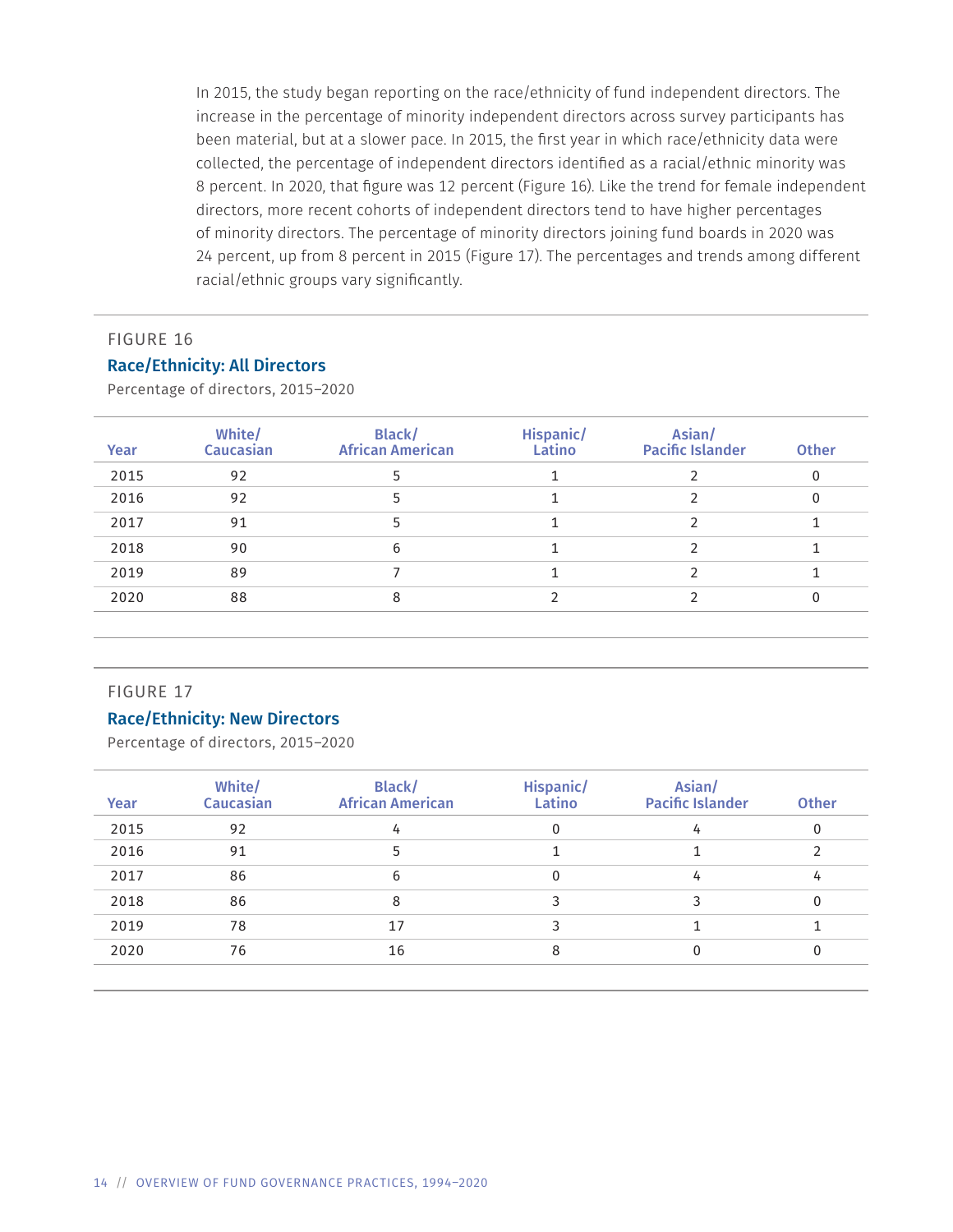# Mandatory Retirement Policy

No regulatory requirement relating to retirement policies exists for fund directors, but the topic may be addressed in a board's annual self-assessment. The study has collected data on age-based mandatory retirement policies since 1996. In total, the percentage of complexes that have formally adopted mandatory retirement policies has increased steadily and stood at 79 percent in 2020.

Beginning in 2014, the study collected data on different types of mandatory retirement policies. At year-end 2020, 73 percent of complexes have an age-based mandatory retirement policy, 6 percent of complexes have a mandatory retirement policy that entails both a mandatory retirement age and a limit on the number of years a director may serve, and less than 1 percent of complexes limit the number of years a director may serve (Figure 18).

#### FIGURE 18

Age-based

#### Mandatory Retirement Policy

Percentage of complexes, 1996–2020

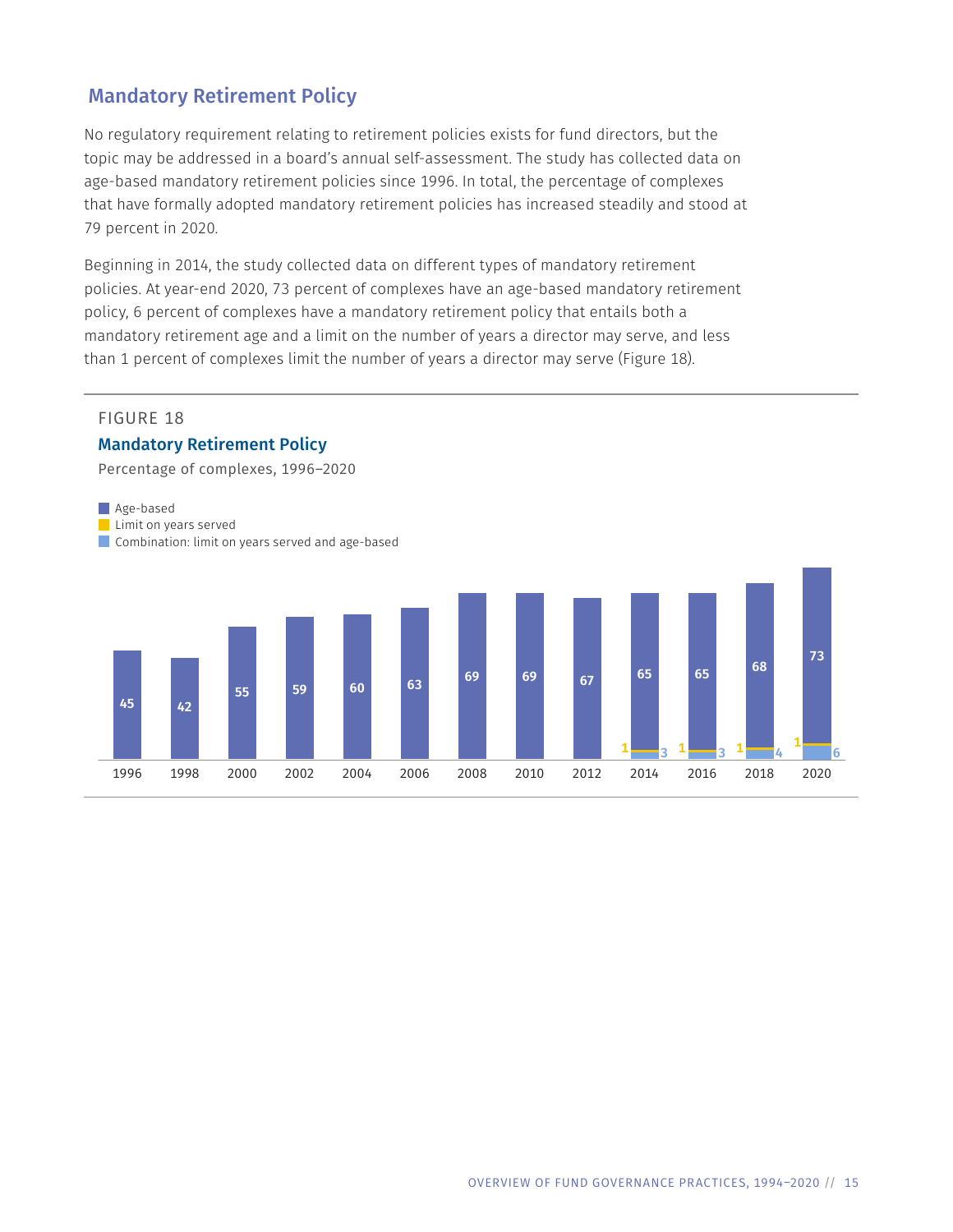For those complexes with an age-based mandatory retirement policy, the average mandatory retirement age has increased slowly from 72 in 1996 to 76 in 2020. For complexes with a limit on the number of years a director may serve, the average limit is 16 years (Figure 19).

#### FIGURE 19

# Average Mandatory Retirement Age and Average Limit on Years Served

1996–2020

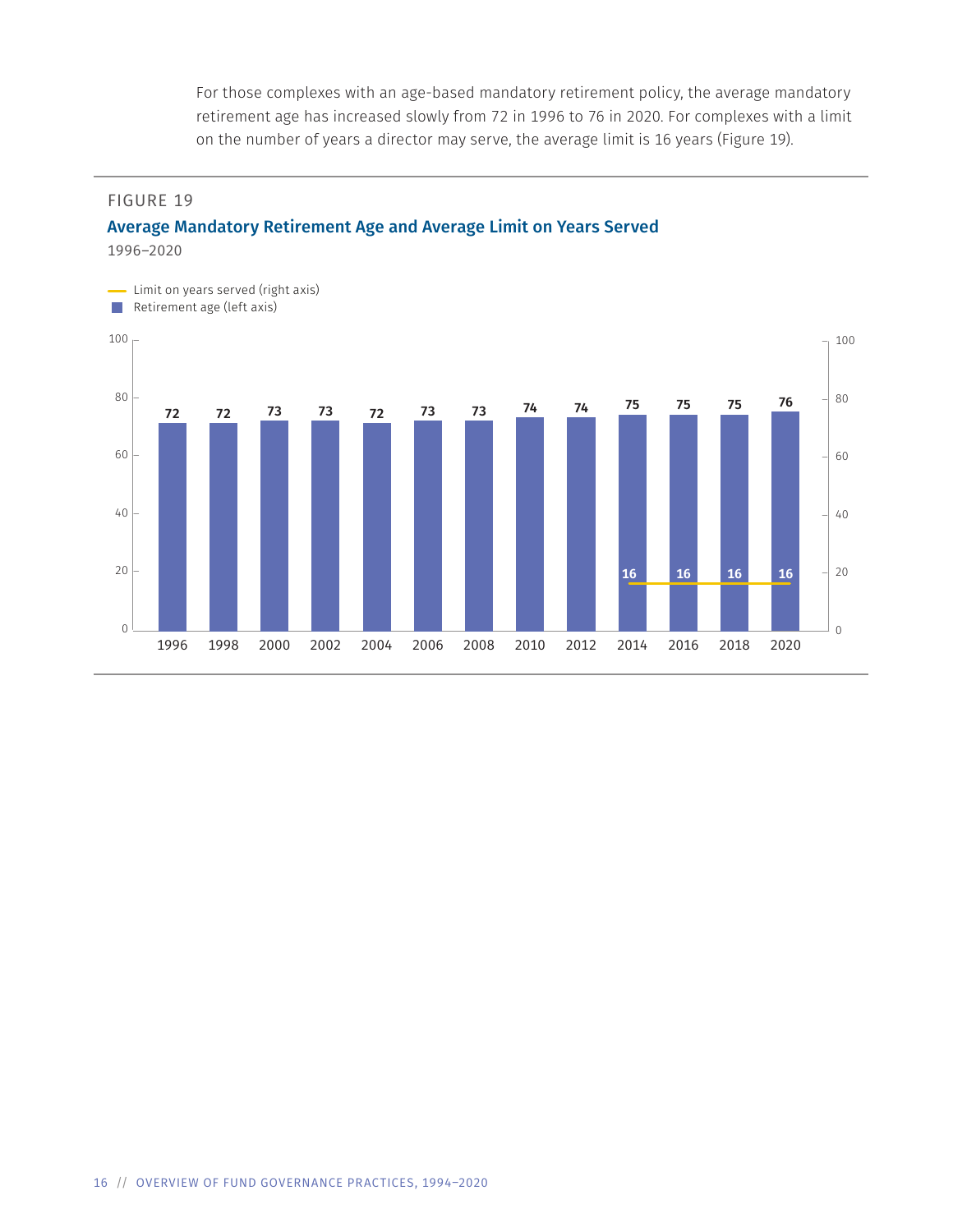To help put a director's average retirement age in context, previous studies included the age of all independent directors participating in each biennial study and the number of years they had served their complexes as directors. Since 1996, the average age has edged up from 62 to 67 (Figure 17), and the average number of years of service has increased from nine to 12 years (Figure 20).



#### FIGURE 21

#### Average Length of Service at Complex by Independent Directors

Number of years, 1996–2020

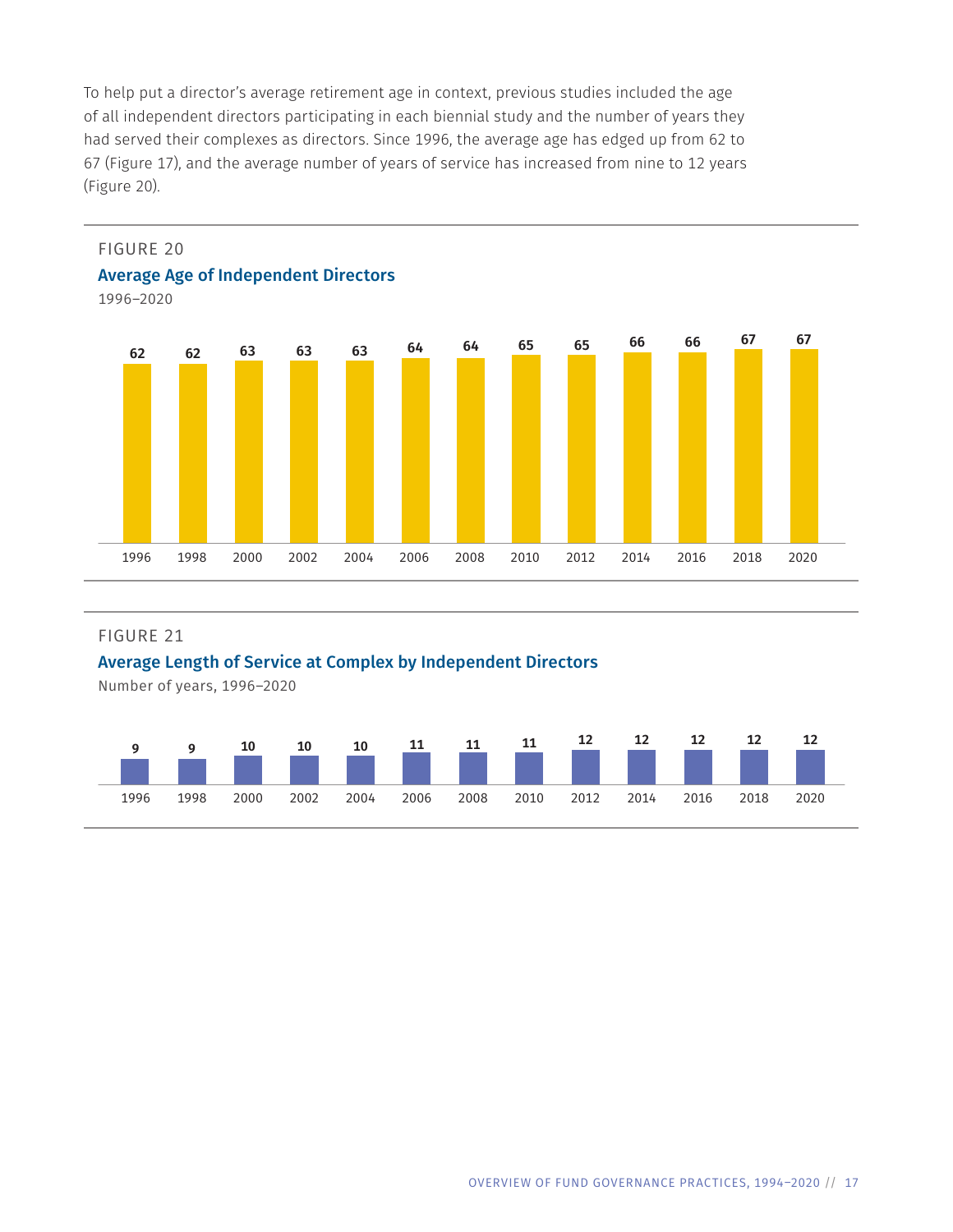# Orientation Programs and Continuing Education

In recognition of the detailed regulation to which investment companies are subject and the extensive duties imposed on fund directors, many fund complexes have been focused on the benefits of orientation for new independent directors and continuing education to help directors stay current on the latest industry and regulatory developments, though neither practice is required. The study began collecting these data in 2010.

As of year-end 2020, 59 percent of fund complexes require new independent directors to complete a formal orientation or education program, up from 21 percent in 2010, and 11 percent of complexes encourage new independent directors to participate in a formal orientation or education program, down from 36 percent in 2010 (Figure 22). As of year-end 2020, independent directors at 15 percent of fund complexes are required to participate in continuing education, up from 9 percent in 2010, and independent directors at 72 percent of complexes are encouraged to participate in continuing education, up from 66 percent in 2010 (Figure 23).

#### FIGURE 22

#### Formal Orientation or Education Programs

Percentage of complexes, 2010–2020

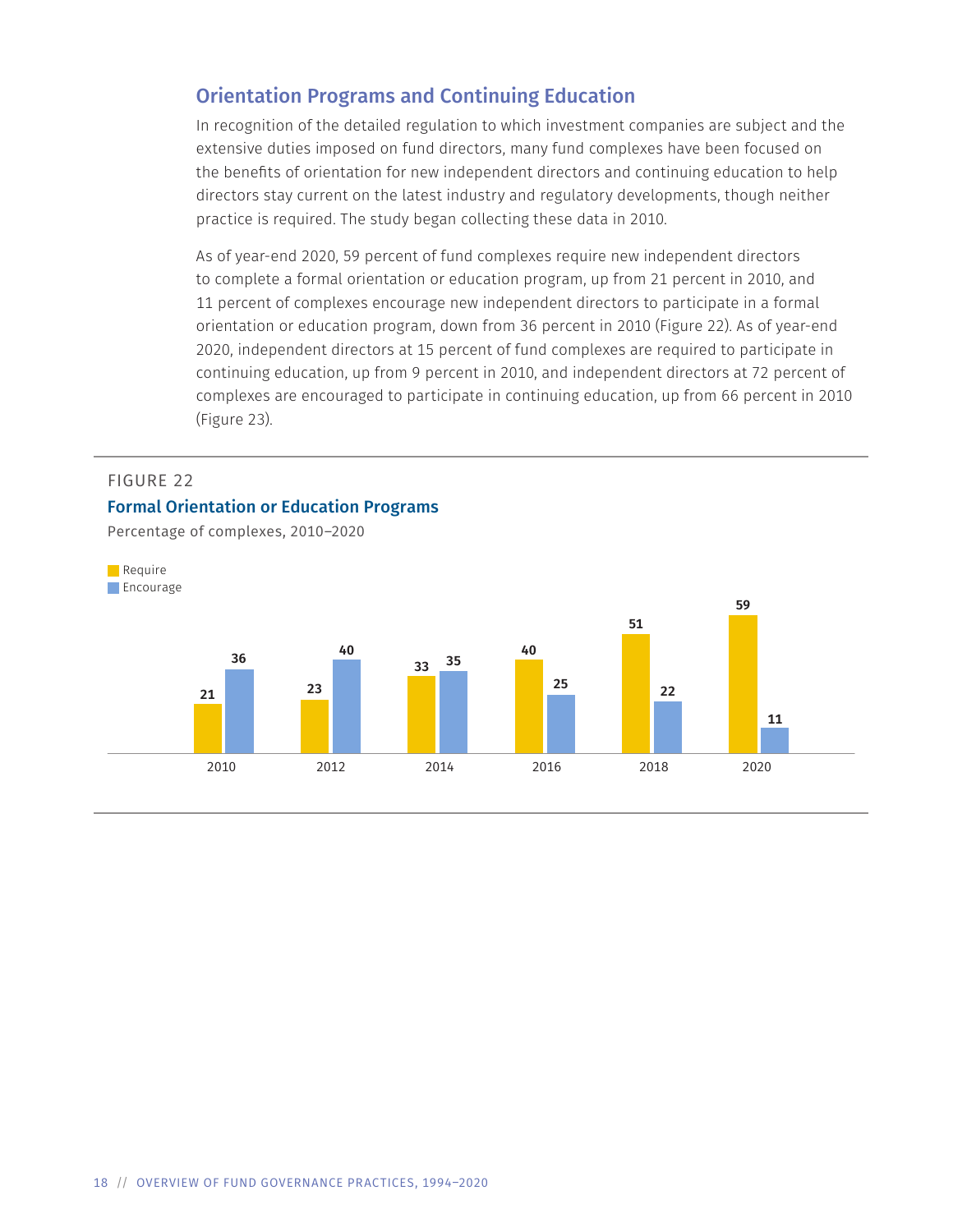# FIGURE 23

# Continuing Education

Percentage of complexes, 2010–2020

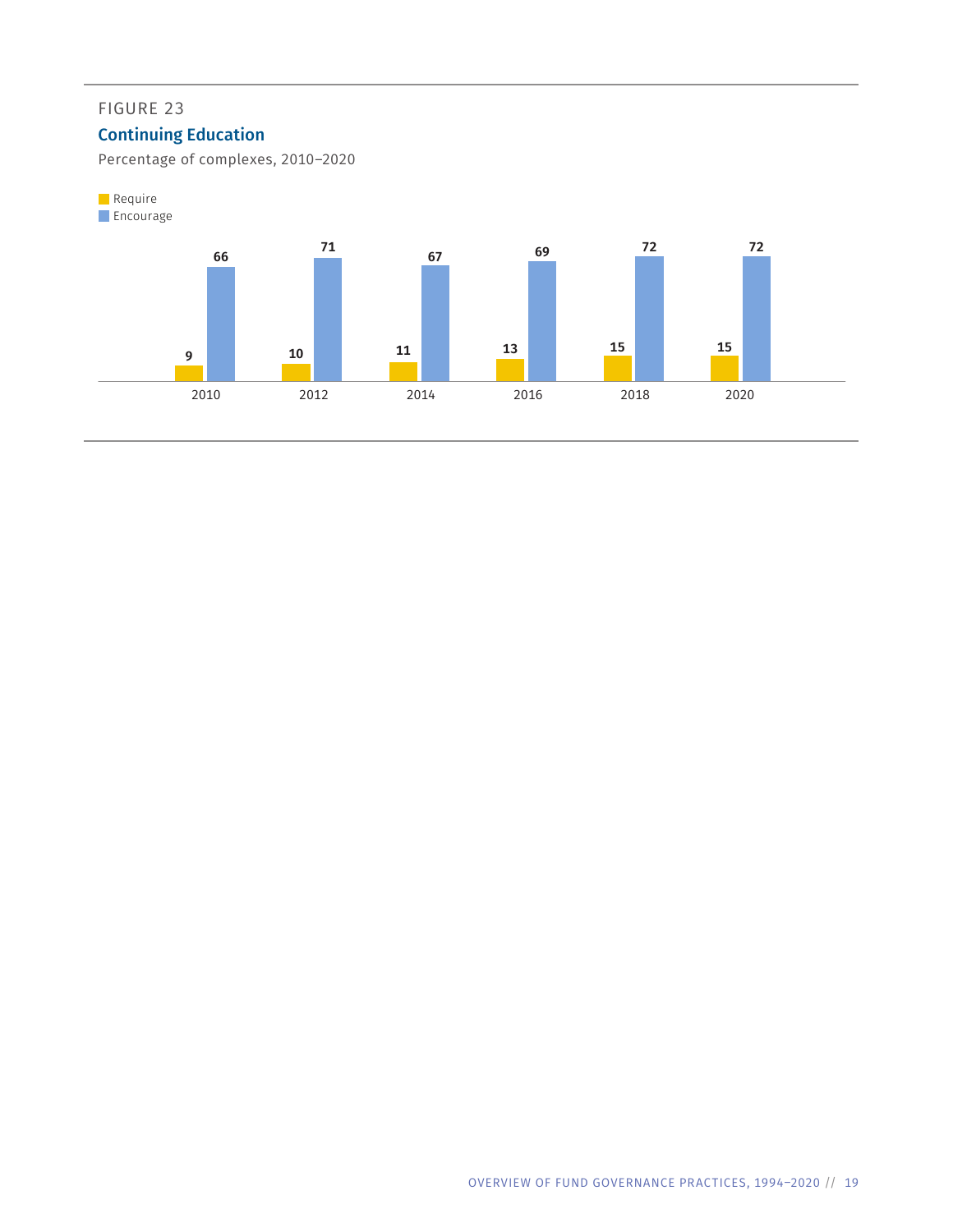### Independent Counsel

Fund boards employ a variety of arrangements in retaining counsel. Some independent directors have their own dedicated counsel, others formally retain counsel with the fund, and still others have no dedicated counsel but instead rely on counsel to the fund (or retain other counsel) on an as-needed basis. The studies have collected data concerning director retention of counsel, and, though the form of the query in the survey questionnaire has varied, certain trends emerge. The data show that instances in which independent directors retain their own counsel—separate from fund counsel and the adviser's counsel—have increased from 32 percent of participating complexes in 1998 to 55 percent in 2020 (Figure 24). These instances include arrangements in which the fund, adviser, and directors are served by different counsel, as well as arrangements in which the fund and adviser share counsel, but the independent directors have separate, dedicated counsel.

#### FIGURE 24



Percentage of complexes, 1998–2020

Independent Directors Have Dedicated Counsel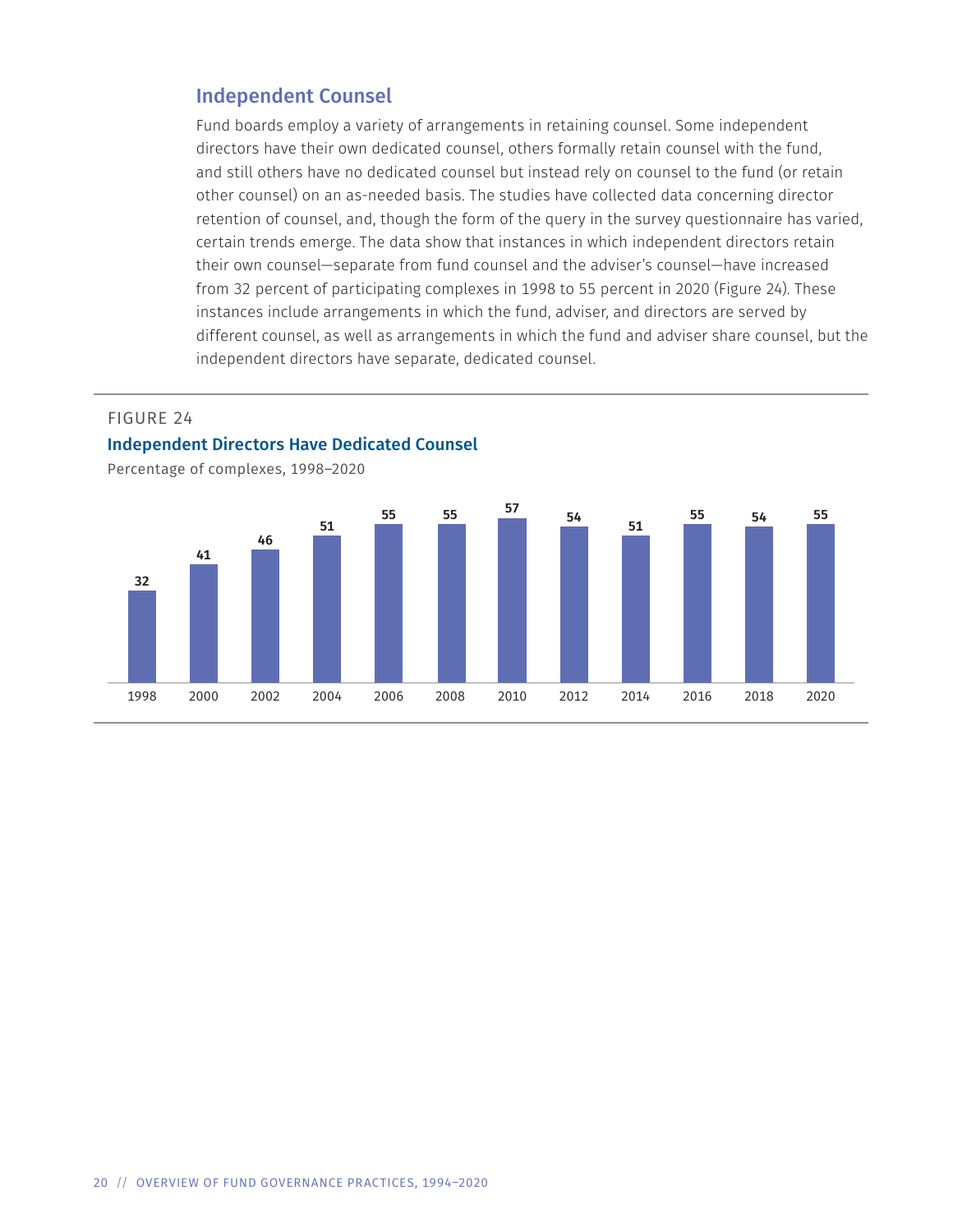In instances where independent directors formally or informally rely on counsel to the fund while the adviser is served by different counsel, the fund counsel would constitute "independent legal counsel," as defined by SEC rule. In 2020, 40 percent of the complexes reported that independent directors rely on fund counsel (Figure 25). Given the amount of regulatory compliance matters addressed by fund boards, such representation is beneficial to both the independent directors and the shareholders they represent.

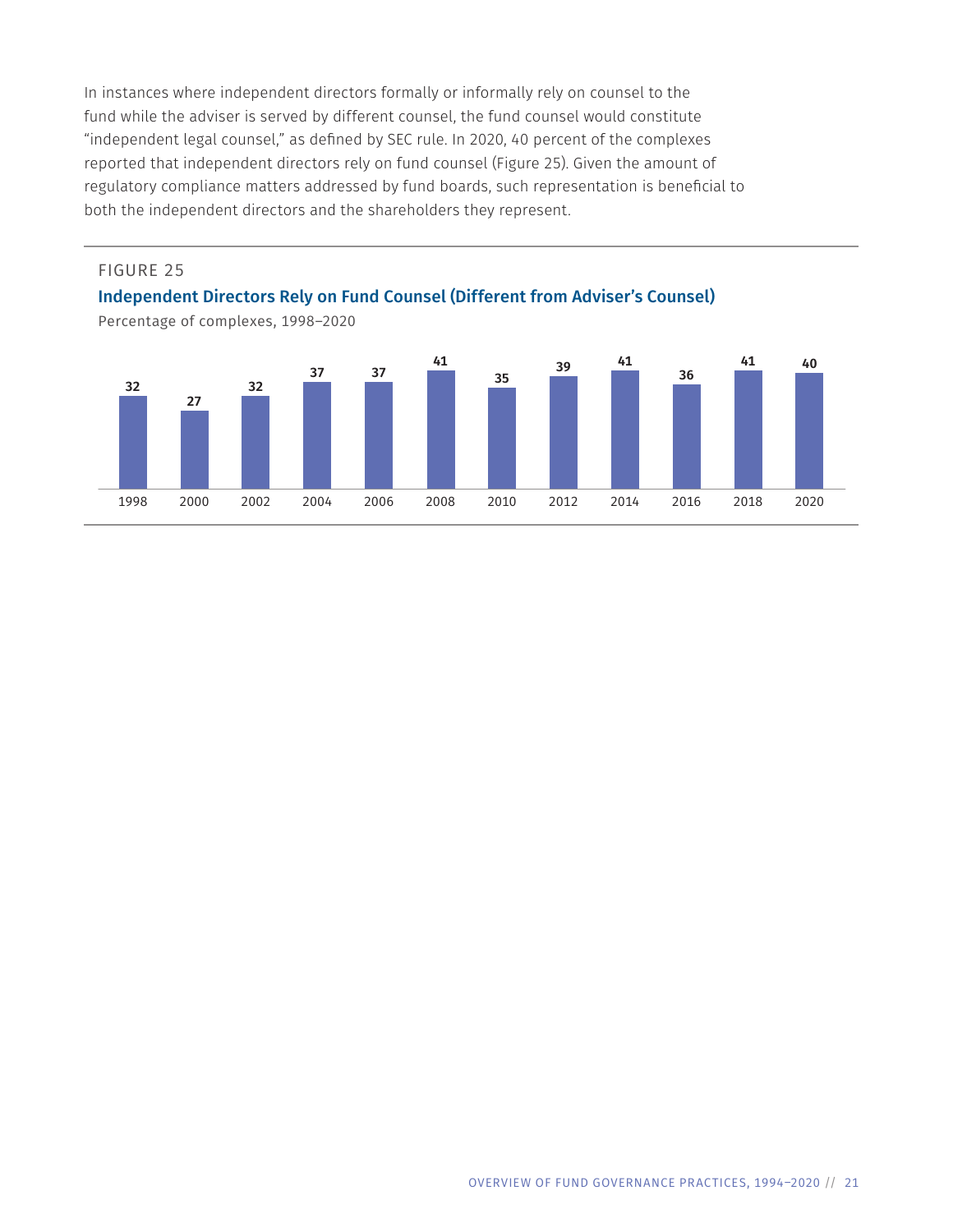The percentage of complexes indicating that independent directors are not represented by counsel—and are not formally or informally relying on counsel to the fund—declined sharply after 1998 and has held relatively steady since 2004 (Figure 26).

#### FIGURE 26

### Same Counsel Represents Fund and Adviser: Independent Directors Have No Separate Counsel

Percentage of complexes, 1998–2020

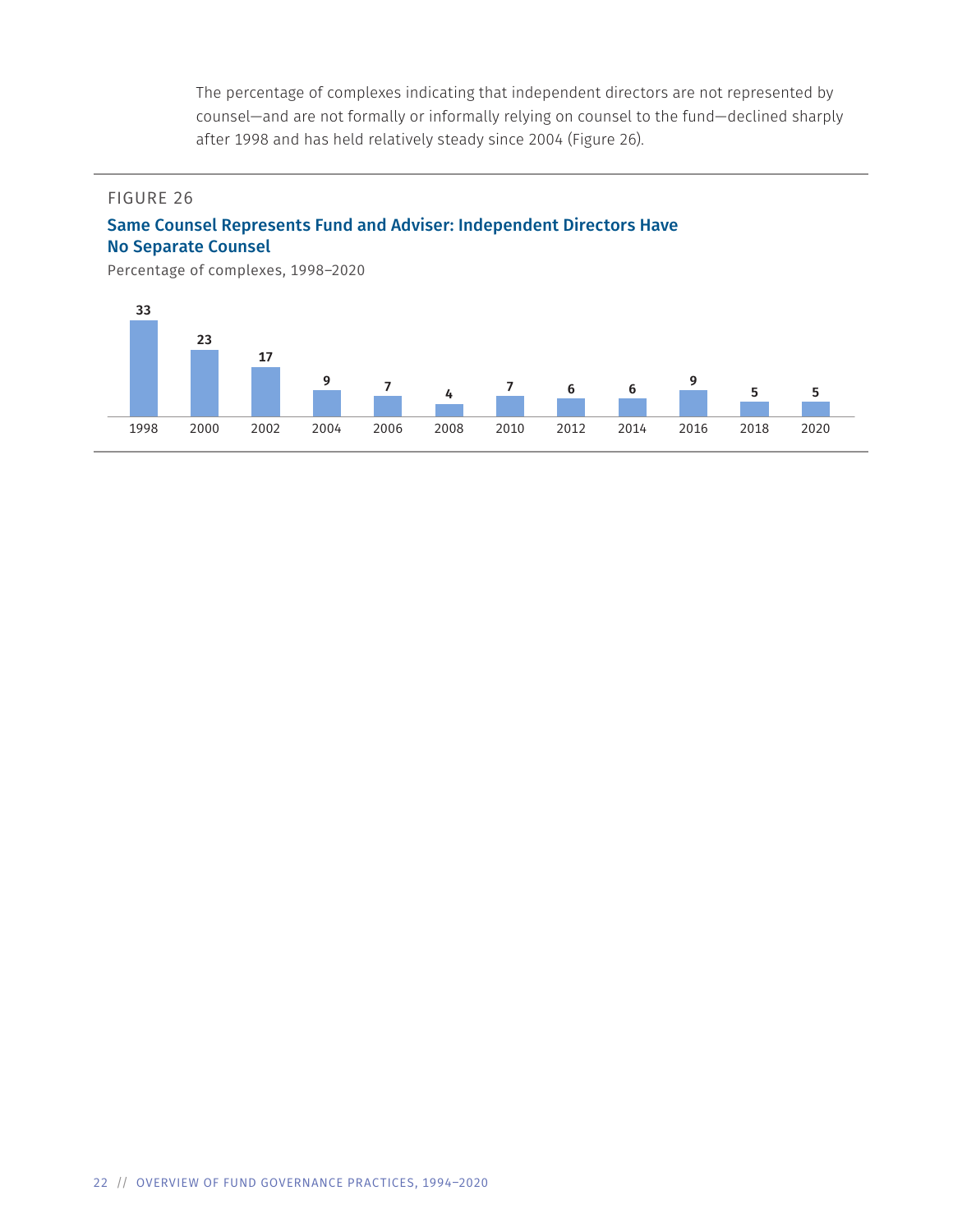# Audit Committee Financial Expert

SEC rules require funds to disclose whether they have at least one financial expert serving on the audit committee of the board and, if so, the name of the expert and whether the expert is independent of management. Funds that do not have an audit committee financial expert must disclose the reasons why.<sup>11</sup> The studies collect data on whether complexes have an audit committee financial expert and find that virtually all (96 percent) complexes have a financial expert serving on an audit committee, notwithstanding that they are not required to do so (Figure 27).



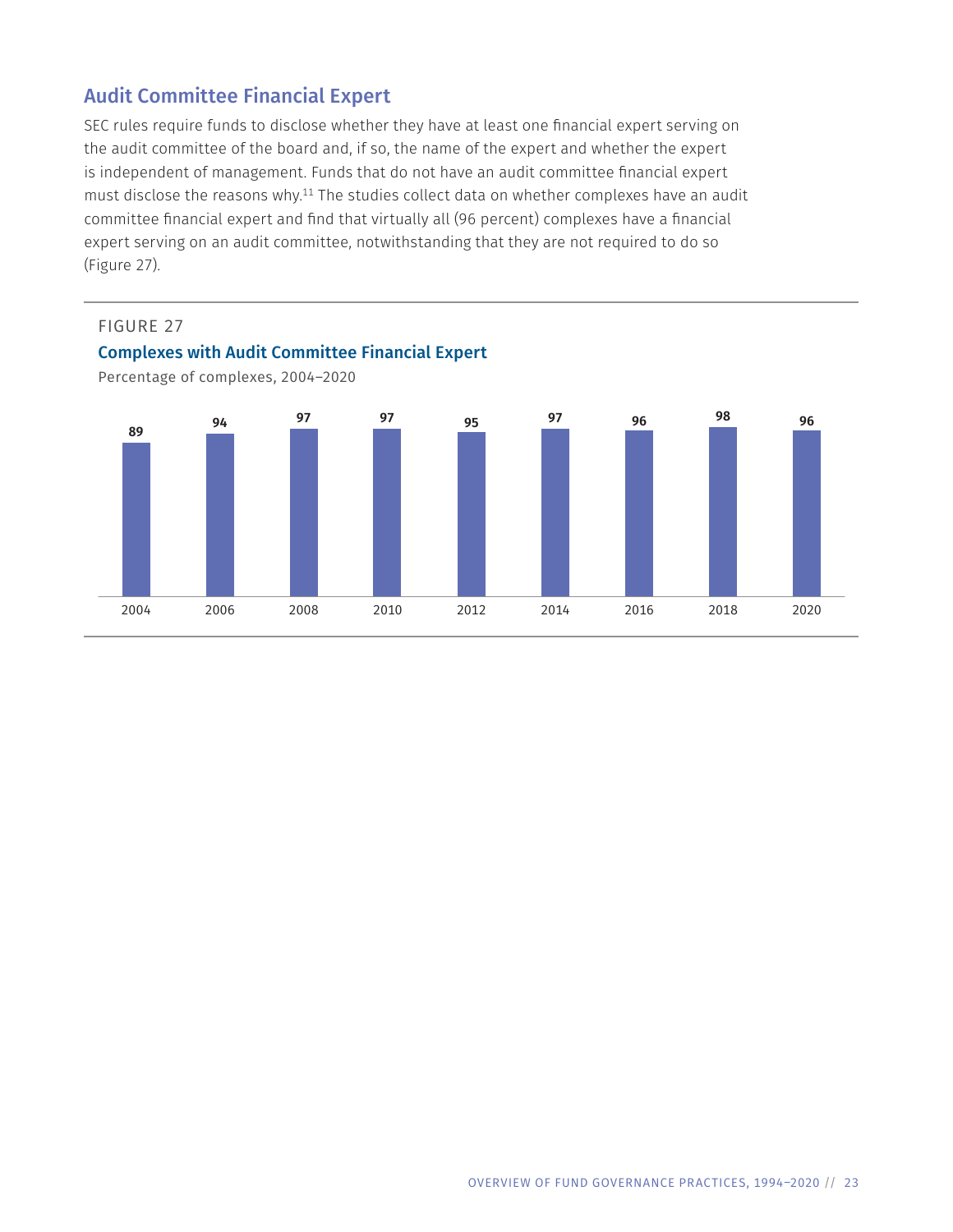# **Conclusion**

Fund governance practices have continued to evolve in response to emerging industry standards and often well in advance of, or in the absence of, explicit regulatory requirements. ICI and IDC will continue to document these and other trends in fund governance practices through their studies and will publish periodic overviews in conjunction with the biennial collection of data.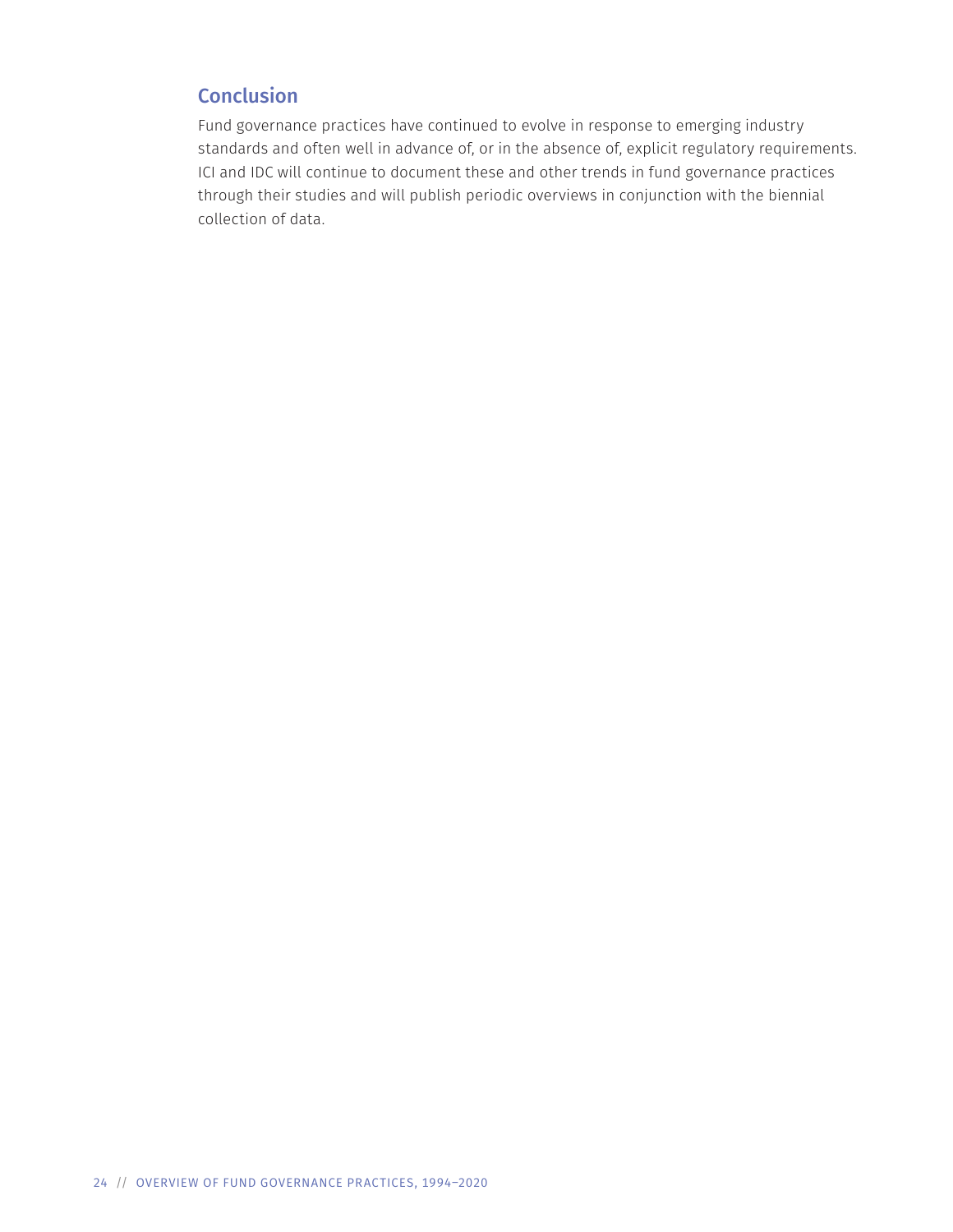# **Notes**

- $1$  ICI and IDC collect data on board practices from participating fund complexes through the *Directors Practices Study: Practices and Compensation*. The first such study, conducted in 1995, collected data covering the year ended December 31, 1994, and 4,048 funds were represented. Subsequent studies covered 1996 (5,191 funds), 1998 (6,452 funds), 2000 (7,740 funds), 2002 (8,073 funds), 2004 (7,549 funds), 2006 (7,764 funds), 2008 (7,690 funds), 2010 (7,756 funds), 2012 (8,235 funds), 2014 (8,841 funds), 2016 (9,119 funds), 2018 (8,940 funds), and 2020 (8,659). This overview will use the term *studies* to refer to all of the biennial studies collectively; results that are unique to a particular study will be identified by year.
- 2 ICI and IDC, *Overview of Fund Governance Practices*, 1994–2018.
- <sup>3</sup> Securities and Exchange Commission, Investment Company Act Release No. 24816 (January 2, 2001) (adopting rule amendments focused on board governance requirements of independent directors for funds relying on certain exemptive rules). Most funds rely on at least one of the exemptive rules. Accordingly, this overview discusses the governance requirements as generally applying to all funds.
- 4 Securities and Exchange Commission, Investment Company Act Release No. 26520 (July 27, 2004) ("2004 SEC Rules").
- <sup>5</sup>*Chamber of Commerce v. Securities and Exchange Commission*, 443 F.3d 890 (DC Cir. 2006). The SEC subsequently sought additional comment on the invalidated fund governance rules but then took no further action.
- <sup>6</sup> SEC Staff Statement, "Division of Investment Management Staff Statement on Fund Board Meetings and Unforeseen or Emergency Circumstances Related to Coronavirus Disease 2019 (COVID-19)" (Mar. 4, 2020), available at [www.sec.gov/investment/staff-statement-im](https://www.sec.gov/investment/staff-statement-im-covid-19)[covid-19](https://www.sec.gov/investment/staff-statement-im-covid-19).
- $7$  The relief, dated March 13, 2020, along with subsequent extensions, allows fund boards to meet by telephone or by videoconference to vote on matters that otherwise would require inperson meetings, subject to certain conditions: (1) reliance is necessary or appropriate due to circumstances related to the current or potential effects of COVID-19; (2) the votes required to be cast at an in-person meeting are instead cast at a meeting in which directors may participate by any means of communication that allow all directors participating to hear each other simultaneously; and (3) the board of directors, including a majority of the disinterested directors, ratifies the actions taken pursuant to the exemption by vote cast at the next in-person meeting. Investment Company Act Release No. 33817 (Mar. 13, 2020), available at [www.sec.gov/rules/other/2020/ic-33817.pdf](https://www.sec.gov/rules/other/2020/ic-33817.pdf).
- <sup>8</sup> The 2004 study distinguished between independent chairs and lead independent directors because the 2004 SEC Rules mandated an independent chair (supra note 4). The independent chair mandate was later invalidated by a federal appeals court (supra note 5).
- 9 Certain complexes with cluster boards have an independent chair and a lead independent director and are included in both measures in Figure 11. Accordingly, the percentage of complexes having either an independent chair or a lead independent director is less than the sum of these two measures.
- <sup>10</sup> Under Section 2(a)(19) of the 1940 Act, the SEC also may issue an order finding a person who had a material or professional relationship with the principal executive officer of the fund, investment adviser, or principal underwriter; with any other fund having the same investment adviser, principal underwriter, or the principal executive officer of such fund; or with any controlling person of the investment adviser or principal underwriter, within the past two fiscal years, to be an interested person.
- <sup>11</sup> Securities and Exchange Commission, Investment Company Act Release No. 25914 (January 27, 2003).